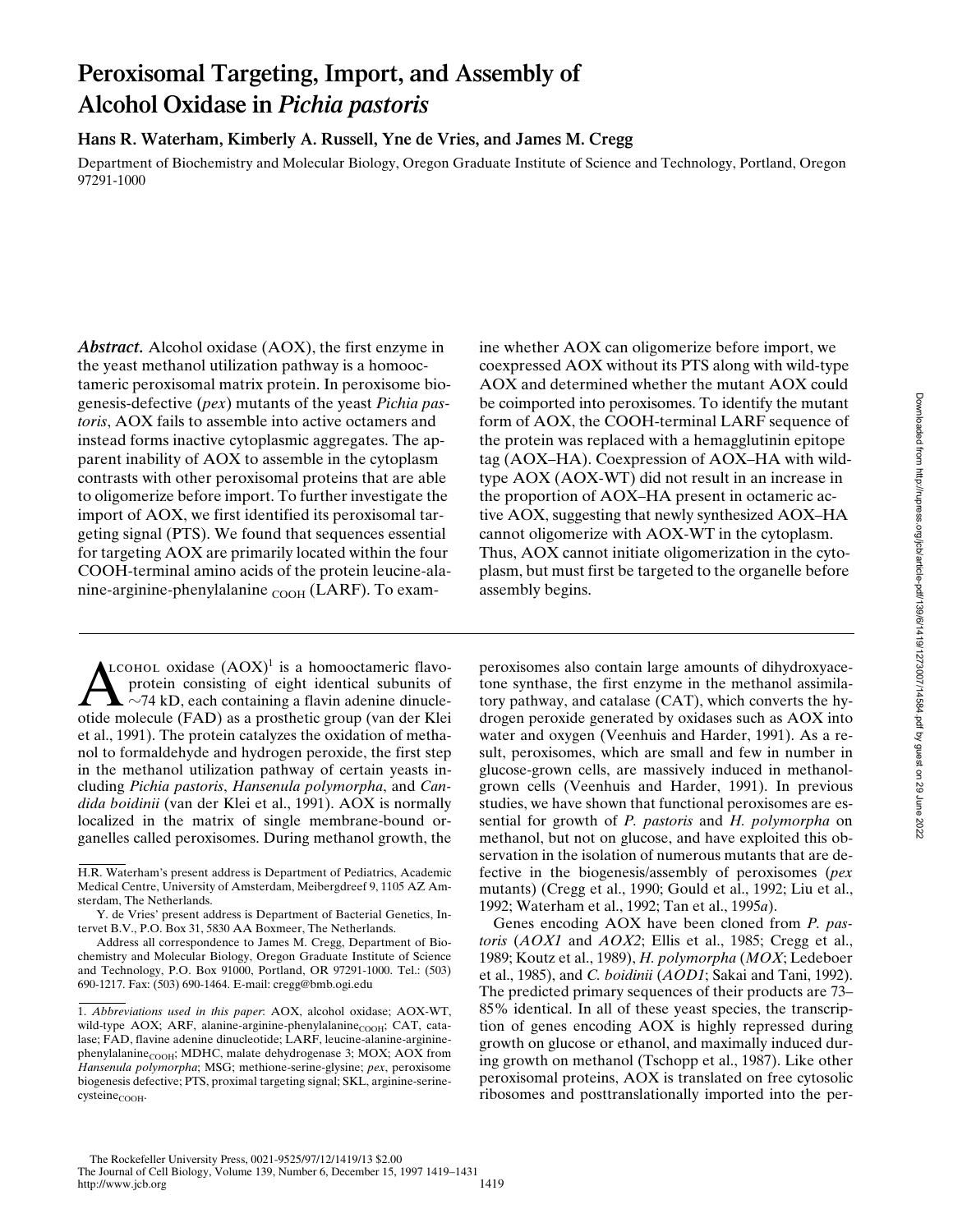oxisomal matrix (Roa and Blobel, 1983). The four COOHterminal amino acids of *H. polymorpha* AOX are capable of targeting a nonperoxisomal reporter protein to peroxisomes, suggesting that AOX is targeted by alanine-argininephenylalanine<sub>COOH</sub> (ARF), an uncommon variant of the type 1 peroxisomal targeting signal (PTS1) motif (Hansen et al., 1992; Subramani, 1993). The typical PTS1 motif is a tripeptide of the sequence serine-lysine-leucine $_{\rm COOH}$  (SKL; and conserved variants) found at the extreme COOH terminus of many matrix proteins (Gould et al., 1989, 1990; Swinkels et al., 1992; Subramani, 1993). The motif is specifically recognized by a PTS1 receptor protein, Pex5p, as an early step in the peroxisomal protein import process (McCollum et al., 1993; Terlecky et al., 1995). Pex5p is thought to deliver PTS1-containing polypeptides to the surface of the peroxisome and then cycle back to the cytoplasm for further rounds of PTS1 protein binding and targeting (Dodt and Gould, 1996; Waterham and Cregg, 1997).

Recent observations indicate that the peroxisomal protein import mechanism may differ significantly from those known for other organelles (McNew and Goodman, 1996). In particular, newly synthesized peroxisomal proteins need not be in an extended monomeric conformation to be imported, but can assemble/oligomerize in the cytoplasm before import. For example, *Saccharomyces cerevisiae* thiolase, without its  $NH<sub>2</sub>$ -terminal PTS2 motif, is not imported into peroxisomes (Glover et al., 1994). However, if coexpressed with wild-type thiolase, it is efficiently imported. The interpretation of this result is that thiolase, a homodimer, must be capable of oligomerizing before import, and that PTS2-less thiolase monomers are capable of dimerizing with wild-type monomers in the cytoplasm, and being coimported (piggybacked) into the organelle. Similar results have been obtained with three PTS1-targeted proteins: a chloramphenicol acetyl transferase PTS1 fusion protein (CAT–PTS1; McNew and Goodman, 1994), human alanine/glyoxylate amino transferase 1 (AGT; Leiper et al., 1996), and *S. cerevisiae* malate dehydrogenase 3 (MDH3; Elgersma et al., 1996). Further evidence supporting the notion that peroxisomes can import preassembled structures has been provided from microinjection studies of human cell lines that show that colloidal gold particles  $\leq 9$ nm and coated with a human serum albumin-PTS1 conjugate can be imported (Walton et al., 1995).

To investigate whether oligomeric import is a general characteristic of peroxisomal matrix protein import, we have examined the targeting, import, and assembly of *P. pastoris* AOX. Our results demonstrate that AOX is targeted by a COOH-terminal PTS1 motif and that assembled and active AOX is only found inside peroxisomes. In addition, we show that the efficiency of import and assembly of AOX without its PTS1 is not enhanced by coexpression with wild-type AOX. Thus, unlike other peroxisomal proteins, AOX cannot initiate assembly in the cytoplasm.

# *Materials and Methods*

## *Strains, Media, and Microbial Techniques*

Yeast strains used in this study are listed in Table I. Shake-flask cultures were incubated for 10–15 h at 30° (*P. pastoris* strains) or 37°C (*H. polymorpha* strains) in selective minimal YND or YNM medium (0.17% [wt/

vol] yeast nitrogen base without amino acids {Difco Laboratories Inc., Detroit, MI} supplemented with 0.5% [wt/vol] glucose [dextrose] or 0.5% [vol/vol] methanol). For growth of auxotrophic strains, amino acids were added to a final concentration of 50 mg/ml. Transformations of *P. pastoris* (Becker and Guarente, 1991) or *H. polymorpha* (Faber et al., 1994) were performed by electrotransformation. Cultivation of *Escherichia coli* strain  $\text{DH5}\alpha$  and standard recombinant DNA techniques were performed essentially as described (Sambrook et al., 1989).

#### *Construction of* b*-Lactamase Fusion Vector Strains*

Plasmids encoding chimeric proteins composed of selected AOX amino acid sequences fused to a modified *E. coli*  $\beta$ -lactamase protein were constructed. The modified  $\beta$ -lactamase was composed of amino acid residues  $H<sup>24</sup>–W<sup>286</sup>$  (Sutcliffe, 1978) preceded by the amino acids methione-serineglycine (MSG) as previously described (Waterham et al., 1994, 1997). DNA sequences encoding the COOH termini of wild-type AOX (AOX-WT), AOX–RSC, and AOX–HA (see below) were ligated in reading frame to the 3' end of the *bla* gene using either the StuI site located at 1,924 bp or the AgeI site (made blunt ended with the Klenow fragment of DNA polymerase I) located at 1,972-bp downstream of the *AOX1* start codon (Koutz et al., 1989). The proper DNA sequence at each fusion junction was verified by DNA sequencing. The primary sequence of each fusion protein is shown in Table II. All  $\beta$ -lactamase fusion proteins were expressed under transcriptional control of the constitutive *GAP* promoter (*PGAP*) from the *P. pastoris GAP* gene (Waterham et al., 1997) in vector pHWO10K. This vector was created from the *HIS4*-based vector pHWO10 by replacing the ampicillin-resistance gene with the kanamycine-resistance gene. The vectors were integrated into the genomic *HIS4* locus of *P. pastoris* strains GS115 or *pex5* $\Delta$  (Table I) after linearization with SalI, a unique site in the *HIS4* gene of each vector.

#### *Construction of Mutant AOX Expression Strains*

The *P. pastoris AOX1* gene was amplified from plasmid pPG5.4 (Cregg et al., 1989) by the PCR using a forward primer, composed of the first 18 bp of the *AOX1* open reading frame preceded by an EcoRI site, and a reverse primer, composed of 19 bp located 247–266-bp downstream of the *AOX1* stop codon which includes a genomic HindIII site (Koutz et al., 1989). After digestion with EcoRI and HindIII, the *AOX1* gene was first subcloned in EcoRI–HindIII–digested pBS-SK (Stratagene, La Jolla, CA), and subsequently as an EcoRI–ClaI fragment under transcriptional control of the *P. pastoris AOX1* promoter ( $P_{AOXI}$ ) into EcoRI- and ClaI-digested vector pHIL-AI (Invitrogen, San Diego, CA; Waterham et al., 1997). The resulting vector was named pHWO40. To modify sequences encoding the COOH terminus of AOX-WT, vector pHWO40 was digested with AgeI (located 1,972-bp downstream of the *AOX1* start codon) and then the resulting termini were made blunt with Klenow fragment of DNA polymerase I and religated. This resulted in a frame shift changing the COOHterminal residues of AOX-WT leucine-alanine-arginine-phenyl-alanine $_{\rm COOH}$ (LARF) to arginine-serine-cysteine $_{\rm COOH}$  (RSC). The resulting vector that expressed AOX–RSC was named pHWO41. A second vector encoding a COOH-terminal modified AOX was created by inserting two complementary oligonucleotides, which changed the four COOH-terminal residues from LARF to that for the human influenza virus epitope (HA) tag at the AgeI site of pHWO40. These residues are recognized by the mouse monoclonal antibody 12CA5 (Boehringer Mannheim Biochemicals, Indianapolis, IN). The resulting modified AOX protein is called AOX–HA (vector pHWO42). Finally, a vector was created that encodes a modified  $AOX (AOX- $\Delta$ 22)$  in which the last 22 amino acids of the protein are deleted. This vector (pHWO43) was generated by inserting a blunt AgeI adaptor encoding an in-frame stop codon between the StuI and AgeI sites of *AOX1* in vector pHWO40. The primary sequences of the COOH termini of the modified AOX proteins are shown in Table II. All constructs were verified by DNA sequencing. The constructs were integrated into the genomic *HIS4* locus of *P. pastoris* strains MC100-3, GS115, and  $pex5\Delta$ (Table I) by linearization at the unique EcoNI site in the *HIS4* gene of each vector.

## *Two-hybrid System Experiments*

Interactions between the *P. pastoris* PTS1 receptor protein Pex5p and selected sequences from AOX were studied with the yeast two-hybrid system (Matchmaker; Clontech Laboratories, Inc., Palo Alto, CA). The *P. pastoris PEX5* open reading frame was released from pSP72 (a gift from S. Subramani, University of California at San Diego, San Diego, CA) by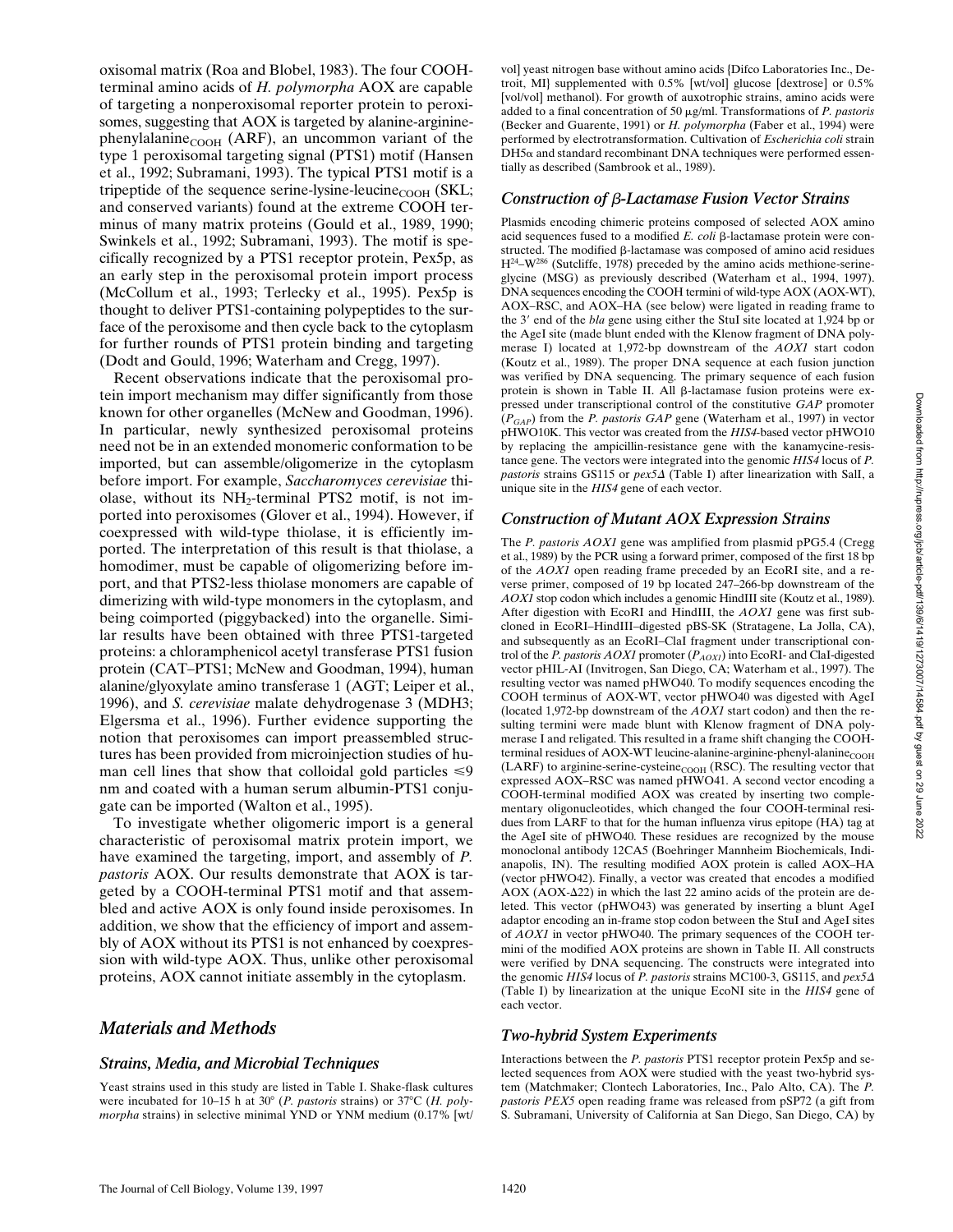| Strain                                                            | Genotype                                                                                                                |                       |  |  |
|-------------------------------------------------------------------|-------------------------------------------------------------------------------------------------------------------------|-----------------------|--|--|
| P. pastoris                                                       |                                                                                                                         |                       |  |  |
| Wild type                                                         |                                                                                                                         | <b>NRRL Y-11430</b>   |  |  |
| GS115                                                             | his4                                                                                                                    | Cregg et al., 1985    |  |  |
| GS-HWOxx                                                          | GS115 transformed with plasmid pHWOxx.                                                                                  | This study            |  |  |
| MC100-3 $(aox\Delta)$                                             | $aox1\Delta::ScARG4$ $aox2\Delta::Pphis4$ arg4 his4                                                                     | Cregg et al., 1989    |  |  |
| MC-HWOxx                                                          | MC100-3 transformed with plasmid pHWOxx.                                                                                | This study            |  |  |
| MC200 ( $pex2\Delta$ aox $\Delta$ )                               | $pex2\Delta::ScHIS4$ aox $1\Delta::ScARG4$ aox $2\Delta::Pphis4$ arg4 his4                                              | This study            |  |  |
| $MC200-MOX$                                                       | $aox1\Delta::ScARG4 aox2\Delta::Pphis4 pex2\Delta::ScHIS4 arg4 his4$<br>(pHWO56)                                        | This study            |  |  |
| $JC116 (pex2-1)$                                                  | $pex2-1$ his4 (formerly per6-1)                                                                                         | Waterham et al., 1996 |  |  |
| JC117 (pex2 <sub>Δ</sub> )                                        | $pex2\Delta::PpARG4\ arg4\ his4$                                                                                        | This study            |  |  |
| $JC120 (pex8-1)$                                                  | pex8-1 his4 (formerly per3-1)                                                                                           | Liu et al., 1995      |  |  |
| $JC125 (pex8\Delta)$                                              | pex8 $\Delta$ ::ScARG4 arg4 his4 (formerly per3 $\Delta$ )                                                              | Liu et al., 1995      |  |  |
| $pex5\Delta$                                                      | $pex5\Delta$ ::PpARG4 arg4 his4 (formerly pas8 $\Delta$ )                                                               | McCollum et al., 1993 |  |  |
| $pex5\Delta$ -HWOxx                                               | $pex5\Delta$ strain transformed with plasmid pHWOxx.                                                                    | This study            |  |  |
| H. polymorpha                                                     |                                                                                                                         |                       |  |  |
| A <sub>16</sub>                                                   | leul.1                                                                                                                  | Veale et al., 1992    |  |  |
| CT100 (pex10)                                                     | $pex10-1$ leu1.1 (formerly $per8-1$ )                                                                                   | Tan et al., 1995a     |  |  |
| CW110 ( $pex10$ mox $\Delta$ )                                    | $pex10-1$ mox $\Delta$ ::ZEO leu 1.1                                                                                    | This study            |  |  |
| CW111 ( $pex10-1$ mox $\Delta$ pex10-1 mox $\Delta$ [pHWO57] AOX) |                                                                                                                         | This study            |  |  |
| S. cerevisiae                                                     |                                                                                                                         |                       |  |  |
| <b>SFY526</b>                                                     | MATa, ura3-52, his3-200, ade2-101, lys2-801,<br>trp 1-901, leu2-3, 112, can', gal4-542, gal80-538,<br>$URA3::GAL1-lacZ$ | Bartel et al., 1993   |  |  |

digestion at a SacII site located 42-bp downstream of the *PEX5* start codon, treated with mung bean exonuclease, and then digested at a PstI site located downstream of the PEX5 stop codon. This fragment was ligated into SmaI–PstI–digested pGAD424 which resulted in the expression of Pex5p fused in reading frame with the GAL4 activation domain (pHWO51). The COOH termini of AOX-WT, AOX–RSC, and AOX– HA were released from vectors pHWO40, pHWO41, and pHWO42, respectively, by digestion with StuI (located 1,924-bp downstream of the *AOX1* start codon) and PstI (located downstream of the *AOX1* stop codon). These fragments were then ligated into pGBT9 that had been cut with XmaI, filled with Klenow, and then digested with PstI. The resulting vector expressed the GAL4–DNA binding domain protein fused in-frame to each of the AOX-derived peptides described above. The COOH-terminal sequences of the resulting constructs named pHWO48 through pHWO50 are shown in Table II. All constructs were verified by DNA sequencing. These constructs and control vectors were transformed by electrotransformation into the *S. cerevisiae* reporter strain SFY526 (Becker and Guarente, 1991). b-Galactosidase activity in each strain was determined qualitatively by the filter assay method and quantitatively by the cell-free activity assay method described in the Clontech technical manual.

# *Expression of Modified AOX1 Genes in P. pastoris*

AOX–HA was coexpressed with AOX-WT by inserting vector pHWO42 in GS115 (GS-HWO42), and expressed alone by insertion of the vector into the *AOX1* and *AOX2* deletion strain MC100-3 (MS-HWO42). Octamerization of AOX proteins was examined using a modified version of the velocity sedimentation method described by Goodman et al. (1984). Cells (50 OD<sub>600</sub> U) were lysed by vortexing for 15 min at  $4^{\circ}$ C with 1 vol of glass beads in 0.3 ml TENT buffer (10 mM Tris-HCl, pH 8, 5 mM EDTA, 50 mM NaCl, 1% Triton X-100) and then centrifuged for 10 min at maximum speed in a microcentrifuge (Eppendorf model 5415C; Brinkman Instruments, Westbury, NY).

Supernatant samples of 0.1 ml were separated through 5–30% (wt/vol) sucrose gradients (6 layers of 1.5 ml sucrose in TENT) by centrifugation for 5 h at 40,000 rpm and  $2^{\circ}$ C in a rotor (SW41Ti; Beckman Instruments, Palo Alto, CA). Fractions of 0.5 ml were removed from the top and analyzed for sucrose density, AOX, and CAT activities, and for AOX-WT or AOX–HA protein by immunoblotting using polyclonal antibodies against AOX or monoclonal antibodies against the HA epitope.

# *Heterologous Expression of AOX1 and MOX Genes*

The *H. polymorpha MOX* gene was expressed under transcriptional con-

trol of its own promoter by integration of KasI-linearized vector pHWO56 into the *HIS4* locus of the *P. pastoris AOX1* and *AOX2* deletion strain MC100-3 and by integration of SacI-linearized vector pHWO55 into the  $P_{AOXI}$  locus of the *P. pastoris pex2* $\Delta$  aox1 $\Delta$  aox2 $\Delta$  strain MC200. The MC200 strain was generated by disruption of the *PEX2* gene in MC100-3 using BamHI-digested pUZ12 (Waterham et al., 1996). The *P. pastoris AOX1* gene was expressed under transcriptional control of its own promoter (pHWO57) and the *H. polymorpha*  $P_{MOX}$  (pHWO58) in a *H. poly* $morpha$   $mox\Delta$   $pex10-1$  strain. This strain was constructed by disruption of the *MOX* gene in the *H. polymorpha pex10-1* mutant strain using AlwNI– SalI–digested pHWO52.

# *Indirect Immunofluorescence*

*P. pastoris* cells (25 OD<sub>600</sub> U) were washed twice with water and fixed in 1 ml of 40 mM KPO4 buffer, pH 6.5, with 3.7% (vol/vol) formaldehyde for 1 h at room temperature. After two washes with 1 ml MOPS<sup>+</sup> (5 mM 3-[morpholino]propane-sulfonic acid, 10 mM  $Na<sub>2</sub>SO<sub>3</sub>$ , and 0.5 M KCl), fixed cells were converted into spheroplasts in 0.5 ml MOPS<sup>+</sup> supplemented to 85 mM  $\beta$ -mercaptoethanol and 0.08 mg/ml Zymolyase-100T for 1 h at 30°C. The spheroplasts were washed twice with 1 ml MOPS<sup>+</sup>, incubated for 5 min at  $-20^{\circ}$ C in 100% methanol, washed twice with 1 ml PBS<sup>+</sup> (PBS, pH 7.2, 1 M sorbitol, and 1% bovine serum albumin), and finally suspended in 1 ml PBS<sup>+</sup>. Suspended cells (0.2 ml) were incubated for 2 h at room temperature with  $0.5 \mu$ l of polyclonal antibodies raised against CAT or  $\beta$ -lactamase (5 Prime, 3 Prime, Boulder, CO). After three washes with 1 ml PBS<sup>+</sup>, cells were suspended in  $0.2$  ml PBS<sup>+</sup> and incubated for 1 h at room temperature in the dark with 0.5 ml FITC-conjugated goat anti–rabbit antiserum (Boehringer Mannheim, Indianapolis, IN). After three washes with 1 ml  $PBS^+$ , cells were suspended in 0.1 ml  $PBS^+$ . For microscopic observation, small samples of the cell suspensions were mixed with equal volumes of 0.1 M *n*-propyl gallate in 90% glycerol. Cells were examined with a microscope equipped for indirect immunofluorescence (Leitz Laborlux S; Wild Leitz, Rockleigh, NJ) at 1,000× and photographed (T-MAX 400 film; Eastman Kodak Co., Rochester, NY).

# *Biochemical Methods*

Subcellular fractionation of *P. pastoris* and *H. polymorpha* cells was performed as described previously (Waterham et al., 1996) except that *H. polymorpha* cells were converted to spheroplasts in the presence of 3 M sorbitol and homogenized in the presence of 2 M sorbitol. Cell-free extracts were made using a glass bead method (Waterham et al., 1997). Peroxisomal AOX and CAT, mitochondrial cytochrome *c* oxidase, cytosolic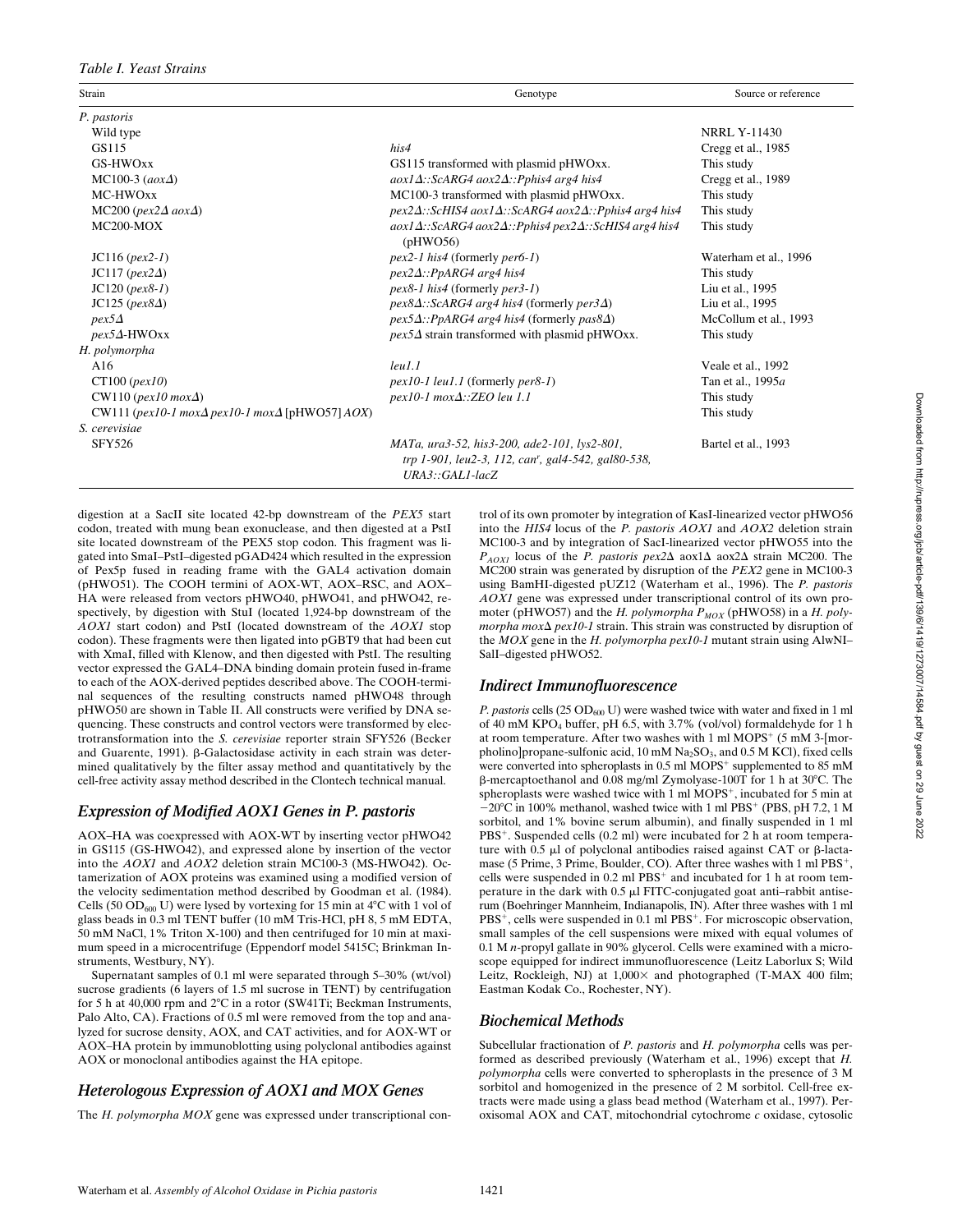*Table II. Plasmids*

| Plasmid       | Relevant properties                                                                                                                                                                                      | Reference                 |
|---------------|----------------------------------------------------------------------------------------------------------------------------------------------------------------------------------------------------------|---------------------------|
| P. pastoris   |                                                                                                                                                                                                          |                           |
| $pHIL-A1$     | $Apr$ , PpHIS4, P <sub>AOXI</sub> , t <sub>AOXI</sub>                                                                                                                                                    | Waterham et al., 1997     |
| pHWO40        | Ap <sup>r</sup> , PpHIS4, P <sub>AOXI</sub> -AOX-WT (M <sup>1</sup> -F <sup>663</sup> )- $t_{AOXI}$                                                                                                      | This study                |
| PHWO41        | Ap', PpHIS4, P <sub>AOXI</sub> -AOX-RSC (M <sup>1</sup> -G <sup>659</sup> RSC)- $t_{AOXI}$                                                                                                               | This study                |
| pHWO42        | $Ap^r$ , PpHIS4, P <sub>AOXI</sub> -AOX-HA ( $\underline{M}^1$ - $\underline{G}^{659}$ YPYDVPDYAG)- $t_{AOXI}$                                                                                           | This study                |
| pHWO43        | Ap <sup>r</sup> , PpHIS4, P <sub>AOXI</sub> -AOX- $\Delta$ 22 ( $\underline{M}$ <sup>1</sup> - $\underline{A}$ <sup>642</sup> )-t <sub>AOXI</sub>                                                        | This study                |
| pHWO10        | Ap <sup>r</sup> , PpHIS4, P <sub>GAP</sub> , $t_{AOXI}$                                                                                                                                                  | Waterham et al., 1997     |
| pHWO10K       | Km <sup>r</sup> , <i>PpHIS4</i> , $P_{GAP}$ , $t_{AOXI}$                                                                                                                                                 | This study                |
| pHWO19        | Km <sup>r</sup> , <i>PpHIS4</i> , <i>P<sub>GAP</sub></i> - $\beta$ -lac (MSG <i>H</i> <sup>24</sup> - <i>W</i> <sup>286</sup> )- $t_{AOXI}$                                                              | Waterham et al., 1997     |
| pHWO44        | Km <sup>r</sup> , <i>PpHIS4</i> , <i>P<sub>GAP</sub></i> - $\beta$ -lac-AOX <sup>642-663</sup> (MSGH <sup>24</sup> -W <sup>286</sup> SRV- $\underline{A}$ <sup>642</sup> -F <sup>663</sup> )- $t_{AOXI}$ | This study                |
| pHWO45        | Km <sup>r</sup> , <i>PpHIS4</i> , <i>P<sub>GAP</sub></i> - $\beta$ -lac-AOX <sup>660-663</sup> (MSGH <sup>24</sup> -W <sup>286</sup> SRV-C <sup>659</sup> -F <sup>663</sup> )- $t_{AOXI}$                | This study                |
| pHWO46        | Km <sup>r</sup> , PpHIS4, P <sub>GAP</sub> -B-lac-AOX <sup>642-659</sup> -RSC (MSGH <sup>24</sup> -W <sup>286</sup> SRV- $\underline{A}$ <sup>642</sup> -G <sup>659</sup> RSC)- $t_{AOXI}$               | This study                |
| pHWO47        | Km <sup>r</sup> , PpHIS4, P <sub>GAP</sub> - $\beta$ -lac-AOX <sup>642-659</sup> -HA (MSGH <sup>24</sup> -W <sup>286</sup> SRV- $\underline{A}$ <sup>642</sup> -G <sup>659</sup> YPYDVPDYAG)- $t_{AOXI}$ | This study                |
| pUZ12         | $Apr$ , $pex2\Delta::ScHIS4$                                                                                                                                                                             | Waterham et al., 1996     |
| pPICZ-B       | ZEO, $P_{AOXI}$ , $t_{AOXI}$                                                                                                                                                                             | Invitrogen                |
| pHWO55        | ZEO, $P_{AOXI}$ , $P_{MOX}$ -MOX, $t_{AOXI}$                                                                                                                                                             | This study                |
| pHWO56        | Ap <sup>r</sup> , PpHIS4, P <sub>AOXI</sub> , P <sub>MOX</sub> -MOX, $t_{AOXI}$                                                                                                                          | This study                |
| S. cerevisiae |                                                                                                                                                                                                          |                           |
| pGBT9         | Ap <sup>r</sup> , ScTRP1, $P_{ADHI}$ -GAL4 <sub>B</sub>                                                                                                                                                  | Clontech                  |
| pHWO48        | Ap <sup>r</sup> , ScTRP1, P <sub>ADH1</sub> -GAL4 <sub>B</sub> -AOX <sup>642-663</sup> (E <sup>881</sup> IEFP $\underline{A}$ <sup>642</sup> -F <sup>663</sup> )                                         | This study                |
| pHWO49        | Ap <sup>r</sup> , ScTRP1, P <sub>ADHI</sub> -GAL4 <sub>B</sub> -AOX <sup>642-663</sup> -RSC (E <sup>881</sup> IEFPA <sup>642</sup> -G <sup>659</sup> RSC)                                                | This study                |
| pHWO50        | Ap <sup>r</sup> , ScTRP1, PADHI-GAL4 <sub>B</sub> -AOX <sup>642-659</sup> -HA (E <sup>881</sup> IEFPA <sup>642</sup> -G <sup>659</sup> YPYDVPDYAG)                                                       | This study                |
| pGAD424       | Ap <sup>r</sup> , ScLEU2, $P_{ADHI}$ -GAL4 <sub>A</sub>                                                                                                                                                  | Clontech                  |
| pHWO51        | Ap <sup>r</sup> , ScLEU2, P <sub>ADHI</sub> -GAL4 <sub>A</sub> -PEX5 (S <sup>147</sup> PEFPGIRG <sup>13</sup> -F <sup>576</sup> )                                                                        | This study                |
| pUT352        | $Apr$ , ScURA3, ZEO                                                                                                                                                                                      | Wenzel et al., 1992       |
| H. polymorpha |                                                                                                                                                                                                          |                           |
| pMOX-BS       | $Apr$ , pUC18 + BamHI-SacI MOX fragment                                                                                                                                                                  | Distel et al., 1987       |
| pET1          | $Apr$ , <i>ScLEU2</i> , $PMOX$                                                                                                                                                                           | Tan et al., 1995 <i>b</i> |
| pHWO52        | Ap <sup>r</sup> , $max\Delta$ ::ZEO                                                                                                                                                                      | This study                |
| pHWO57        | Ap <sup>r</sup> , PpHIS4, ScLEU2, P <sub>AOXI</sub> -AOX-t <sub>AOXI</sub>                                                                                                                               | This study                |
| pHWO58        | $Apr$ , ScLEU2, $PMOX$ -AOX- $tAOXI$                                                                                                                                                                     | This study                |

*Bold, underline, and capital*; PpAOX1 amino acid sequence numbered according to Koutz et al. (1989). *Bold, italic, and capital*; b-lactamase amino acid sequence numbered according to Sutcliffe (1978). *Bold and capital*; Pex5p amino acid sequence numbered according to McCollum et al. (1993).

glyceraldehyde-3-phosphate dehydrogenase, and  $\beta$ -lactamase activities were assayed as described previously (Waterham et al., 1996, 1997). Protein concentrations were determined with the bicinchoninic acid protein assay kit (Pierce Chemical Co., Rockford, IL) using bovine serum albumin as a standard. The transfer of proteins to nitrocellulose after SDS-PAGE electrophoresis was performed using the Mini Trans-Blot Electrophoretic Transfer Cell (Bio-Rad Laboratories, Hercules, CA) as directed by the manufacturer. Immunoblotting experiments were performed using the Western Light Kit (Tropix Inc., Bedford, MA) with specific polyclonal antibodies against AOX and monoclonal antibody 12CA5 against the hemagglutinin epitope (Boehringer Mannheim). Immunoprecipitations were performed as described in Rehling et al. (1996) except that protein A–Sepharose (Pharmacia Biotech. Inc., Piscataway, NJ) was used instead of DynaBeads. Native (nonreducing nondenaturing discontinuous) gels were electrophoresed at 200 v for 2 h at 4°C through 5% polyacrylamide using a Mini-Protean II apparatus (BioRad Laboratories) as described in Ausubel et al. (1996).

## *Nucleotide Sequence Accession Numbers*

Sequence data for the *P. pastoris AOX1* and *AOX2* genes, as published by Koutz et al. (1989), have been submitted to the databases and are available from GenBank/EMBL/DDBJ under accession numbers U96967 (*AOX1*) and U96968 (*AOX2*).

# *Results*

## *Active AOX Is Present Only in Peroxisomes of P. pastoris*

Our previous studies with *P. pastoris pex* mutants indi-

cated that methanol-induced *pex* cells contain little or no AOX activity, although significant amounts of AOX protein are present in the cells (Liu et al., 1992, 1995; Waterham et al., 1996). The level of residual AOX activity in an individual *pex* mutant allele strongly correlated with the severity of the peroxisome-deficient phenotype of that strain. For example, in methanol-induced cells of *pex2-1* and *pex8-1* (two slightly leaky mutants generated by chemical mutagenesis), numerous small peroxisomal remnants were observed that retain the ability to import small amounts of peroxisomal enzymes (Liu et al., 1995; Waterham et al., 1996). In both of these mutants, small but significant amounts of active AOX were present and these appeared to be exclusively within the peroxisomal remnants as judged by subcellular fractionation studies (Table III). In contrast, methanol-induced cells of *pex2* and *pex8* deletion strains ( $pex2\Delta$  and  $pex8\Delta$ ), which have a more severe peroxisome-deficient phenotype with few, if any, peroxisomal remnants and no measurable import ability, contained no active AOX, although AOX protein was present (Fig. 1). The inactive AOX protein was concentrated in cytoplasmic protein aggregates which sedimented with organelles during subcellular fractionation (Fig. 1; Liu et al., 1995; Waterham et al., 1996). These results indicate that active AOX exists only in the peroxisomal matrix and suggest that AOX precursors require the presence of functional peroxisomes to assemble into active octamers.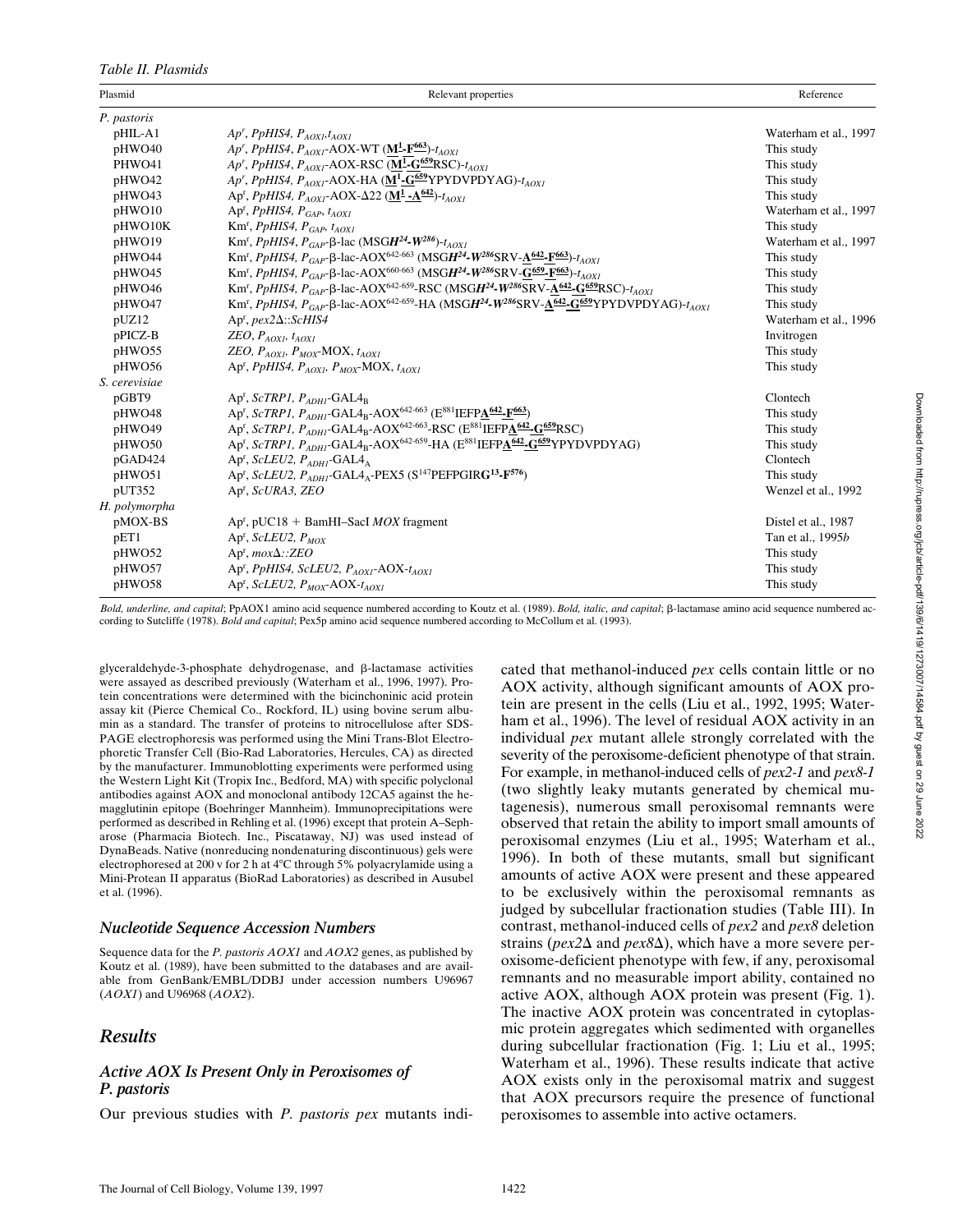| 1.9<br>P<br>33<br>Wild type<br>0.35<br>S<br>0.0041<br>0.33<br>32<br>$\%P^s$<br>99<br>51<br>51<br>0.0031<br>1.9<br>$pex2-1$ (JC116)<br>P<br>1.4<br>S<br>0.014<br>UD<br>20<br>99<br>$\%$ P<br>100<br>8.7<br>$pex2\Delta$ (JC117)<br>P<br>UD<br>3.5<br>1.4<br>S<br>UD<br>UD<br>72<br>$\%$ P<br>100<br>4.6<br>0.011<br>$pex8-1$ (JC120)<br>P<br>3.3<br>1.5<br>S<br>0.00070<br>45<br>0.0097<br>$\%$ P<br>6.8<br>99<br>94 | $GAPDH$ <sup>*</sup> | Cyt $c$ ox. <sup>‡</sup> | $CAT^s$ | $AOX^{\ddagger}$ | Fraction* | Strain               |
|---------------------------------------------------------------------------------------------------------------------------------------------------------------------------------------------------------------------------------------------------------------------------------------------------------------------------------------------------------------------------------------------------------------------|----------------------|--------------------------|---------|------------------|-----------|----------------------|
|                                                                                                                                                                                                                                                                                                                                                                                                                     | UD                   |                          |         |                  |           |                      |
|                                                                                                                                                                                                                                                                                                                                                                                                                     | 0.21                 |                          |         |                  |           |                      |
|                                                                                                                                                                                                                                                                                                                                                                                                                     | 0.0                  |                          |         |                  |           |                      |
|                                                                                                                                                                                                                                                                                                                                                                                                                     | 0.011                |                          |         |                  |           |                      |
|                                                                                                                                                                                                                                                                                                                                                                                                                     | 0.28                 |                          |         |                  |           |                      |
|                                                                                                                                                                                                                                                                                                                                                                                                                     | 3.8                  |                          |         |                  |           |                      |
|                                                                                                                                                                                                                                                                                                                                                                                                                     | 0.010                |                          |         |                  |           |                      |
|                                                                                                                                                                                                                                                                                                                                                                                                                     | 0.32                 |                          |         |                  |           |                      |
|                                                                                                                                                                                                                                                                                                                                                                                                                     | 3.0                  |                          |         |                  |           |                      |
|                                                                                                                                                                                                                                                                                                                                                                                                                     | 0.0050               |                          |         |                  |           |                      |
|                                                                                                                                                                                                                                                                                                                                                                                                                     | 0.19                 |                          |         |                  |           |                      |
|                                                                                                                                                                                                                                                                                                                                                                                                                     | 2.6                  |                          |         |                  |           |                      |
|                                                                                                                                                                                                                                                                                                                                                                                                                     | 0.060                | 1.1                      | 3.4     | UD               | P         | $pex8\Delta$ (JC125) |
| S<br>UD<br>UD<br>44                                                                                                                                                                                                                                                                                                                                                                                                 | 0.32                 |                          |         |                  |           |                      |
| $\%P$<br>100<br>16<br>7.2                                                                                                                                                                                                                                                                                                                                                                                           |                      |                          |         |                  |           |                      |

\**P* and *S* are enzyme activities in organellar pellet and cytosolic supernatant fractions, respectively. *%P* is percentage of enzyme activity in the pellet fraction. ‡Activities are expressed as U/mg protein. <sup>§</sup>Activity is expressed as  $\Delta$ E240/min per mg protein. *UD* indicates activity is undetectable.

# *AOX from H. polymorpha Is Active in the Cytoplasm of P. pastoris*

Unlike *P. pastoris*, AOX from *H. polymorpha* (MOX) efficiently assembles into an active octameric enzyme in the cytoplasm of *H. polymorpha pex* mutants (van der Klei et al., 1991). To determine whether this difference is a characteristic of the AOX proteins themselves or the cellular environment provided by their hosts, we constructed *pex* strains of each yeast species that expressed AOX/MOX from the heterologous species. For *H. polymorpha*, a vector containing the *P. pastoris AOX1* gene was inserted into the genome of an *H. polymorpha pex10 mox* $\Delta$  strain. AOX activity could not be detected in the AOX-expressing *pex10 mox* $\Delta$  strain CW111 at either 30° or 37°C (Table IV). Immunoblot analysis performed on crude organelle pellet and cytosolic supernatant fractions from methanolinduced cells of this strain showed that AOX protein was synthesized and located primarily in pellet fractions (Fig. 2, group *2* and *3* lanes). The pellet location was most likely a consequence of AOX protein aggregation as seen in *P. pastoris pex* mutants (Fig. 1). Identical results were obtained when *AOX1* was expressed under control of the *H. polymorpha MOX* promoter (data not shown). Thus, in contrast to endogenous *H. polymorpha* MOX, *P. pastoris* AOX is not assembled into active protein in the cytosol of an *H. polymorpha pex* mutant.



*Figure 1.* Location of AOX protein in *P. pastoris* wildtype (*WT*) and selected *pex* strains. Methanol-induced cells of each strain were spheroplasted, osmotically lysed, and subjected to differ-

ential centrifugation. Protein samples of  $30 \mu$ g from the resulting organelle pellet (*P*) and cytosolic supernatant (*S*) fractions were subjected to SDS-PAGE and immunoblotting with anti-AOX antibodies.

*Table IV. Peroxisomal Enzyme Activities in Organelle Pellet and Cytosolic Supernatant Fractions of Methanol-induced Strains*

| Strain                      | Fraction*        | $AOX^{\ddagger}$ | CAT <sup>§</sup> | Cyt $c$ ox <sup>‡</sup> | $GAPDH^*$ |
|-----------------------------|------------------|------------------|------------------|-------------------------|-----------|
| Pp pex2 $a$ ox $\Delta$ MOX | P                | 0.0028           | 9.1              | 0.91                    | 0.24      |
| $(MC200-MOX)$               | S                | 0.050            | 52               | 0.0070                  | 1.4       |
|                             | $\%$ P           | 5.3              | 15               | 99                      | 15        |
| Hp pex10 $max\Delta AOX$    | $P(37^{\circ}C)$ | UD               | 1.0              | 0.97                    | 0.18      |
| (CW111)                     | $S(37^{\circ}C)$ | UD               | 17               | 0.018                   | 6.4       |
|                             | $\%$ P           |                  | 5.6              | 98                      | 2.7       |
| Hp pex10 $max\Delta$ AOX    | $P(30^{\circ}C)$ | UD               | 1.4              | 1.1                     | 0.20      |
| (CW111)                     | $S(30^{\circ}C)$ | UD               | 15               | 0.012                   | 6.1       |
|                             | $\%P$            |                  | 8.5              | 99                      | 3.2       |
|                             |                  |                  |                  |                         |           |

\**P* and *S* are enzyme activities in organellar pellet and cytosolic supernatant fractions, respectively. *%P* is percentage of enzyme activity in the pellet fraction. ‡Activities are expressed as U/mg protein. <sup>§</sup> Activity is expressed as  $\Delta$ E240/min per mg protein. *UD* indicates activity is undetectable.

The converse result was obtained when *H. polymorpha MOX* was expressed in a *P. pastoris pex* mutant. As expected, *MOX* was able to complement for methanol growth in a *P. pastoris* strain on MC100-3 that is deleted for both  $AOX$  genes ( $aox1\Delta$   $aox2\Delta$ ). When the  $P_{AOX}$ -*MOX* vector was then inserted into the genome of a *P. pastoris pex2* $\Delta$ *aox1*D *aox2*D strain (MC200), methanol-induced cells of the transformed strain contained active MOX (Table IV). Upon subcellular fractionation, both MOX activity and protein were found in the cytosolic supernatant (Fig. 2, *1* lanes). The same result was obtained when *MOX* was expressed in a *P. pastoris pex5*D *aox1*D *aox2*D strain (data not shown). Since *H. polymorpha* MOX assembles into an active enzyme in the cytoplasm of either *H. polymorpha* or *P. pastoris pex* strains, the inability of *P. pastoris* AOX to properly assemble in these yeasts must be a characteristic of the protein itself and not of the environment provided by the *P. pastoris* cytoplasm.

# *A Peroxisomal Targeting Signal Is Located at the COOH Terminus of AOX*

To further investigate the targeting and import of AOX, it was first necessary to define the AOX PTS. The three COOH-terminal amino acids of AOX, ARF, are similar in sequence to the PTS1 motif and, therefore, were a good candidate for the AOX PTS. Preliminary evidence in support of this was provided by Hansen et al. (1992) who showed that the last four amino acids of *H. polymorpha* MOX (LARF) are capable of targeting a nonperoxisomal



*Figure 2.* Immunoblot analysis of AOX in organelle pellet (*P*) and cytosolic supernatant (*S*) fractions of methanol-induced *P. pastoris* and *H. polymorpha* strains expressing heterologous AOX. Group *1* lanes

contain 20-µg samples from *P. pastoris* strain MC200 ( $pex2\Delta$  $aox1\Delta$   $aox2\Delta$ ) expressing the *H. polymorpha MOX* gene. Groups *2* and *3* contain 20-mg samples from *H. polymorpha* strain CW111 ( $\text{pex10-1}$  mox $\Delta$ ) expressing the *P. pastoris AOX1* gene at 37 $^{\circ}$  (2) or  $30^{\circ}$ C $(3)$ .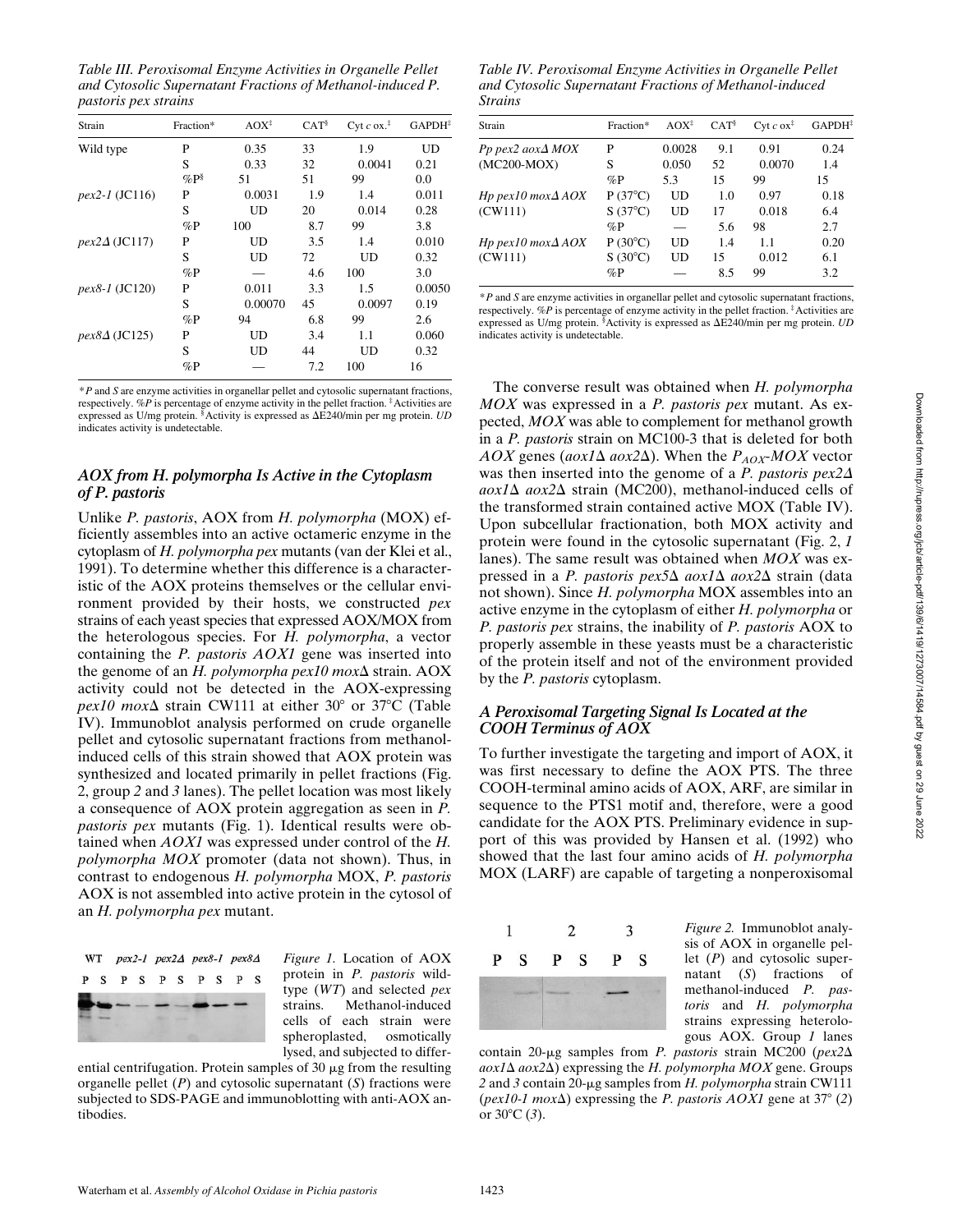protein to peroxisomes. To examine targeting of *P. pastoris* AOX, we first expressed a protein composed of the bacterial reporter enzyme  $\beta$ -lactamase fused to the four COOH-terminal amino acids of *P. pastoris* AOX (LARF) and determined whether this fusion protein  $(\beta$ -lac–LARF) was targeted to *P. pastoris* peroxisomes. Methanol-grown cells expressing b-lac–LARF were fractionated into an organelle pellet, consisting mainly of peroxisomes and mitochondria, and a cytosolic supernatant (Fig. 3 *B*). Biochemical analysis of these fractions revealed that a significant portion of  $\beta$ -lactamase activity colocalized with CAT activity in the organelle pellet fraction, suggesting that  $\beta$ -lac– LARF was targeted to peroxisomes. (Typically, a significant amount of peroxisomal matrix protein is also found in the supernatant fraction due to breakage of these fragile organelles.) Peroxisomal targeting of  $\beta$ -lac–LARF was confirmed by indirect immunofluorescence using  $\beta$ -lactamase– and CAT-specific antibodies (Fig. 3 *B*) and by further fractionation of the organelle pellet through sucrose density gradients (Fig. 4). In these gradients,  $\beta$ -lac–LARF was present at the same density as CAT and not with mitochondrial cytochrome  $c$  oxidase. As a control,  $\beta$ -lactamase without LARF expressed in *P. pastoris* fractionated to the cytosolic supernatant along with the cytoplasmic marker enzyme glyceraldehyde-3-phosphate dehydrogenase and appeared to be cytoplasmic in immunofluorescence assays (Fig. 3 *A*). We concluded a PTS is located within the LARF sequence.

## *LARF Is Necessary for Efficient Targeting of AOX*

We next investigated the necessity of LARF for targeting and import of AOX. In one set of experiments, the 22 COOH-terminal amino acids of AOX were fused to the COOH terminus of  $\beta$ -lactamase ( $\beta$ -lac–AOX). As expected, this fusion protein was efficiently targeted to peroxisomes of *P. pastoris* (Fig. 3 *D*). We then deleted the four COOH-terminal residues from this construct and replaced them with either the non-PTS amino acid sequence RSC ( $\beta$ -lac–AOX–RSC) or the hemagglutinin–epitopetag sequence ( $\beta$ -lac–AOX–HA). When expressed in methanol-grown *P. pastoris* cells, both of these chimeric proteins were localized to the cytoplasm as judged by indirect immunofluorescence and subcellular fractionation assays (Fig. 3, *E* and *F*).

The necessity of LARF for AOX targeting was further investigated by expressing mutant versions of AOX in which the tetrapeptide sequence had been removed and replaced with either RSC (AOX–RSC) or the HA tag (AOX–HA). Each mutant protein was expressed under control of the *P. pastoris AOX1* promoter in a *P. pastoris aox1*D *aox2*D strain. Both the AOX–RSC and AOX–HA constructs partially complemented the strain for growth on methanol (18 and 22 h/generation, respectively, versus 3.5 h/generation for wild type), and both contained low but significant levels of AOX activity (16 and 3% of wild type; Table V). Subcellular fractionation studies of the AOX–RSC and AOX–HA expression strains showed that the majority of AOX activity was in the organelle pellet (Table V), suggesting that the active portions of the mutant AOXs were properly targeted to peroxisomes. Further fractionation of the organelle pellet from the AOX–HA

strain through a sucrose density gradient confirmed that the AOX activity was peroxisomal (Fig. 5 *B*). Thus, a portion of both AOX–RSC and AOX–HA synthesized in *P. pastoris* cells is properly imported into peroxisomes where it assembles into an active enzyme.

To estimate the proportion of total AOX–RSC and AOX–HA protein that assembled into an active enzyme, total cell extracts from methanol-induced cells of the AOX–RSC and AOX–HA-expressing strains were prepared by mechanical disruption and subjected to sucrose velocity gradient sedimentation (Goodman et al., 1984). This glass bead-based procedure was chosen because it avoids the long incubation period needed to prepare yeast protoplasts for subcellular fractionation, during which unstable inactive AOX protein is rapidly degraded relative to stable active AOX octamers. As a marker for the velocity gradients, we assayed activity for CAT, a tetrameric protein of  $\sim$ 300 kD. In a control gradient with total lysates prepared from strains expressing AOX-WT (Fig. 6 *C*), AOX activity and protein comigrated at one position through the velocity gradient, the same position as purified octameric AOX with a molecular mass of  $\sim 600$  kD (Fig. 6 *A*). Gradients prepared from cells of strains expressing either AOX–RSC or AOX–HA alone contained small amounts of AOX activity at the normal octameric AOX position (Fig. 6, *D* and *E*). However, most of the AOX protein was spread over fractions representing lower molecular masses. Control gradients containing chemically denatured (mainly monomeric) AOX (Fig. 6 *A*,  $AOX^*$  or extracts prepared from a  $pex5\Delta$  mutant strain expressing AOX–HA (Fig. 6 *B*) indicated that the inactive AOX proteins at these lower mass positions were most likely monomeric and aggregated forms of AOX.

We concluded from these studies that a PTS sufficient for targeting proteins to peroxisomes is present within LARF (most likely ARF), and that this PTS is essential for the efficient targeting and import of AOX. However, since small but significant amounts of AOX are imported in the absence of LARF, a second less efficient PTS exists in another part of the protein. This second PTS may be located within the next 18 COOH-terminal amino acids of AOX, since a mutant protein in which the 22 COOH-terminal amino acid residues were deleted was completely inactive (Table V).

## *The COOH Terminus of AOX Interacts with the PTS1 Receptor*

The similarity of ARF to the consensus PTS1 motif, SKL, suggests that AOX may be imported via the PTS1 pathway. Furthermore, import of  $AOX$  or  $\beta$ -lac– $AOX$  is blocked in a  $pex5\Delta$  mutant which is specifically defective in the PTS1 receptor Pex5p (Fig. 3 *C*; McCollum et al., 1993). Additional evidence that AOX is targeted to peroxisomes by the PTS1 pathway was obtained in yeast twohybrid system assays in which the 22 COOH-terminal amino acids of AOX were expressed as a fusion with the GAL4 DNA-binding domain  $(GAL4_B-AOX)$  in combination with the *P. pastoris* PTS1 receptor protein Pex5p fused to the GAL4 activation domain (GAL4<sub>A</sub>–Pex5p). This combination produced a strong response in the system (Fig. 7). The interaction was specific since expression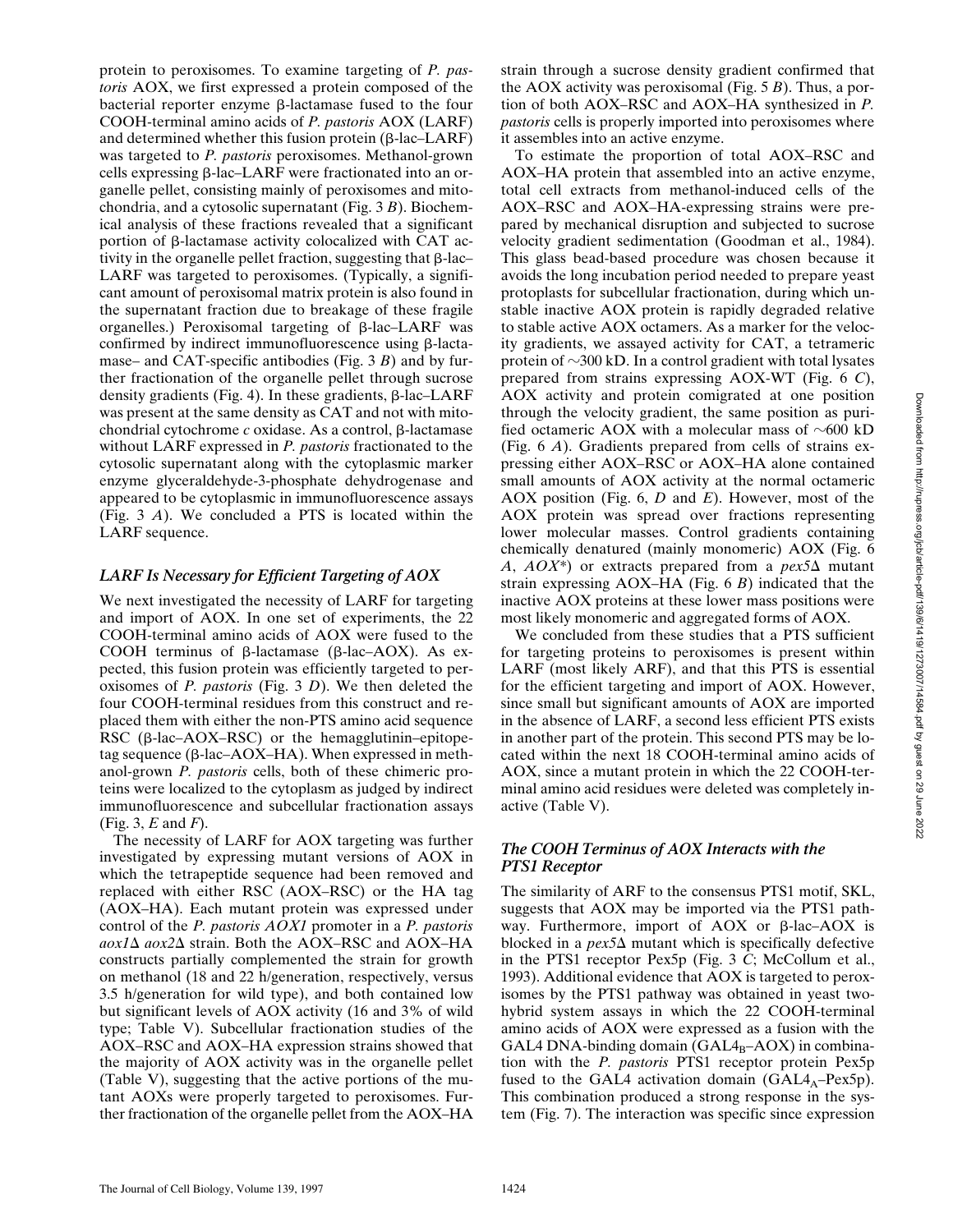

*Figure 3.* Location of  $\beta$ -lactamase fusion proteins in *P. pastoris* as determined by immunofluorescence and subcellular fractionation. The photomicrographs contain cells of the strains listed in the left column processed for immunofluorescence using anti-catalase (*anti-CAT*) and anti- $\beta$ -lactamase (*anti-* $\beta$ *LAC*) antibodies. The right column shows histograms of the percentage of activity for selected marker enzymes present in crude organelle pellet fractions from the same strains. Cat, Catalase; Lac,  $\beta$ -lactamase; Cyt *c* ox, Cytochrome *c* oxidase; GAPDH, glyceraldehyde-3-phosphate dehydrogenase.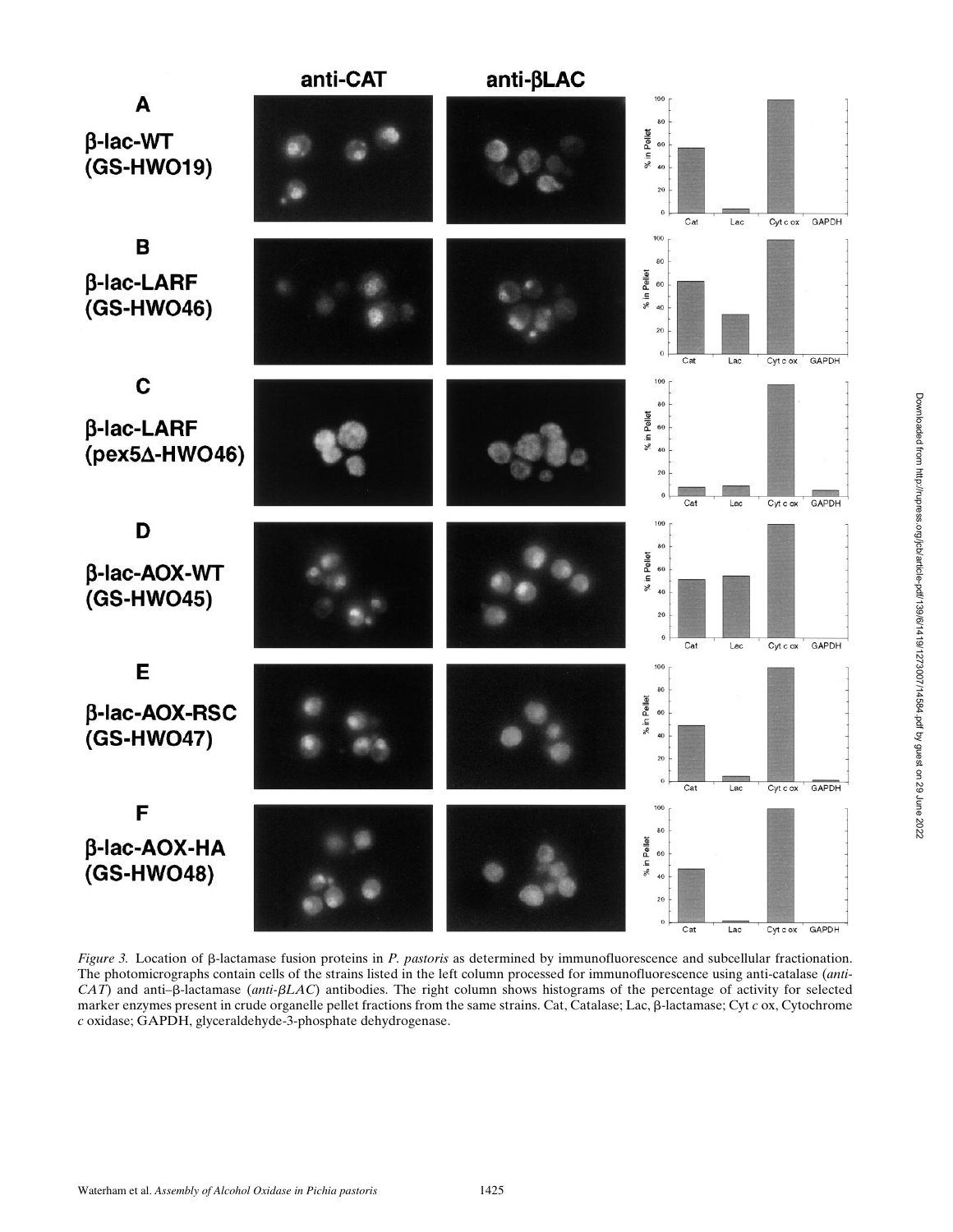

*Figure 4.* Sucrose density gradient of organelle pellet from a methanol-grown *P. pastoris* strain expressing β-lactamase-LARF. Catalase activity  $(①)$  is presented as  $\Delta$ E240 U/ml; cytochrome *c* oxidase activity ( $\square$ ) as U/ml  $\times$  10<sup>-2</sup>, and  $\beta$ -lactamase activity ( $\blacktriangledown$ ) as U/ml  $\times 10^{-3}$ .

of GAL4 $_B$ –AOX with unfused GAL4 $_A$  or GAL4 $_A$ –Pex5p with unfused  $GAL4_B$  produced little response. We then tested GAL $4_B$ –AOX variants in which the COOH-terminal LARF sequence was replaced by either RSC or the HA tag. Neither of these constructs produced a specific response in combination with  $GAL4_A-Pex5p$ .

#### *The Import Efficiency of AOX–HA Is Not Improved by Coexpression with AOX-WT*

We examined whether the import efficiency of AOX without its PTS1 motif was increased when coexpressed with AOX-WT. To distinguish between AOX without its PTS1 motif and AOX-WT, we used the AOX–HA construct in which the four COOH-terminal amino acids had been replaced with the HA-epitope tag. Immunoblot analysis of total extracts prepared from *P. pastoris* strains expressing either AOX-WT or AOX–HA alone demonstrated that the

*Table V. Peroxisomal Enzyme Activities in Organelle Pellet and Cytosolic Supernatant Fractions of Methanol-induced P. pastoris Strains Expressing Mutant AOX1 Genes*

| Strain           | $t_{1/2}$ | Fraction* | $AOX^{\ddagger}$ | $CAT$ <sup>§</sup> | Cyt c $\alpha x^{\ddagger}$ | GAPDH <sup>#</sup> |
|------------------|-----------|-----------|------------------|--------------------|-----------------------------|--------------------|
| <b>AOX-WT</b>    | 3.5       | P         | 0.54             | 74                 | 5.3                         | 0.077              |
| $(MC-HWO40)$     |           | S         | 0.38             | 65                 | 0.51                        | 2.3                |
|                  |           | $\%P$     | 59               | 53                 | 99                          | 3.2                |
| $AOX\Delta22$    | >100      | P         | UD               | 56                 | 0.59                        | 0.067              |
| $(MC-HWO43)$     |           | S         | UD               | 19                 | 0.0052                      | 2.0                |
|                  |           | $\%P$     |                  | 86                 | 99                          | 3.2                |
| AOX-RSC          | 18        | P         | 0.56             | 71                 | 4.5                         | 0.36               |
| $(MC-HWO41)$     |           | S         | 0.025            | 29                 | 0.055                       | 2.4                |
|                  |           | $\%P$     | 69               | 71                 | 99                          | 13                 |
| $AOX-HA$         | 22        | P         | 0.010            | 47                 | 7.0                         | 0.60               |
| $(MC-HWO42)$     |           | S         | UD               | 20                 | 0.043                       | 4.9                |
|                  |           | $\%$ P    | 100              | 70                 | 99                          | 11                 |
| $AOX + AOX - HA$ | 4.3       | P         | 0.38             | 94                 | 7.5                         | 0.083              |
| $(GS-HWO42)$     |           | S         | 0.28             | 74                 | 0.030                       | 1.5                |
|                  |           | $\%$ P    | 58               | 56                 | 99                          | 5.2                |
|                  |           |           |                  |                    |                             |                    |

\**P* and *S* are enzyme activities in organellar pellet and cytosolic supernatant fractions, respectively. *%P* is percentage of enzyme activity in the pellet fraction. ‡Activities are expressed as U/mg protein. <sup>§</sup>Activity is expressed as  $\Delta$ E240/min per mg protein. *UD* indicates activity is undetectable.



A

25 B

20

15 Catalase

 $10$ 

5

 $\mathbf 0$ 



*Figure 5.* Sucrose density gradient analysis of *P. pastoris* strains expressing AOX–HA. (A) Total cell extracts (10 μg/lane) prepared from a strain expressing only AOX-WT (lane *1*) or AOX-HA (lane *2*) and immunoblotted with antibodies against AOX and the HA tag. Sucrose density gradient profiles of strain MC-HWO42 expressing only AOX–HA (*B*) or strain GS–HWO42 coexpressing both AOX–HA and AOX-WT (*C*). Symbols in the gradients are: AOX  $(\bullet)$ , catalase  $(\mathbf{\nabla})$ , and cyt *c* oxidase  $(\Box)$ . In  $\overline{B}$ , catalase activities are presented as  $\Delta$ E240 U/ml, cytochrome  $c$ oxidase activities as U/ml, and alcohol oxidase activities as U/ml  $\times$  10<sup>-2</sup>. In *C*, catalase activities are presented as  $\Delta$ E240 U/ml, cytochrome *c* oxidase activities as U/ml, and alcohol oxidase activities as U/ml  $\times$  10<sup>-1</sup>. The immunoblots shown below each graph contained either 5  $(B)$  or 1  $\mu$ l  $(C)$  of each indicated fraction and were reacted with anti-HA monoclonal antibodies.

 $0.5$ 

 $0.4$ 

 $0.3$ 

 $0.2$ 

 $\Omega$ 

 $\frac{1}{25}$ 

c oxidase/AOX

Š.  $0.1$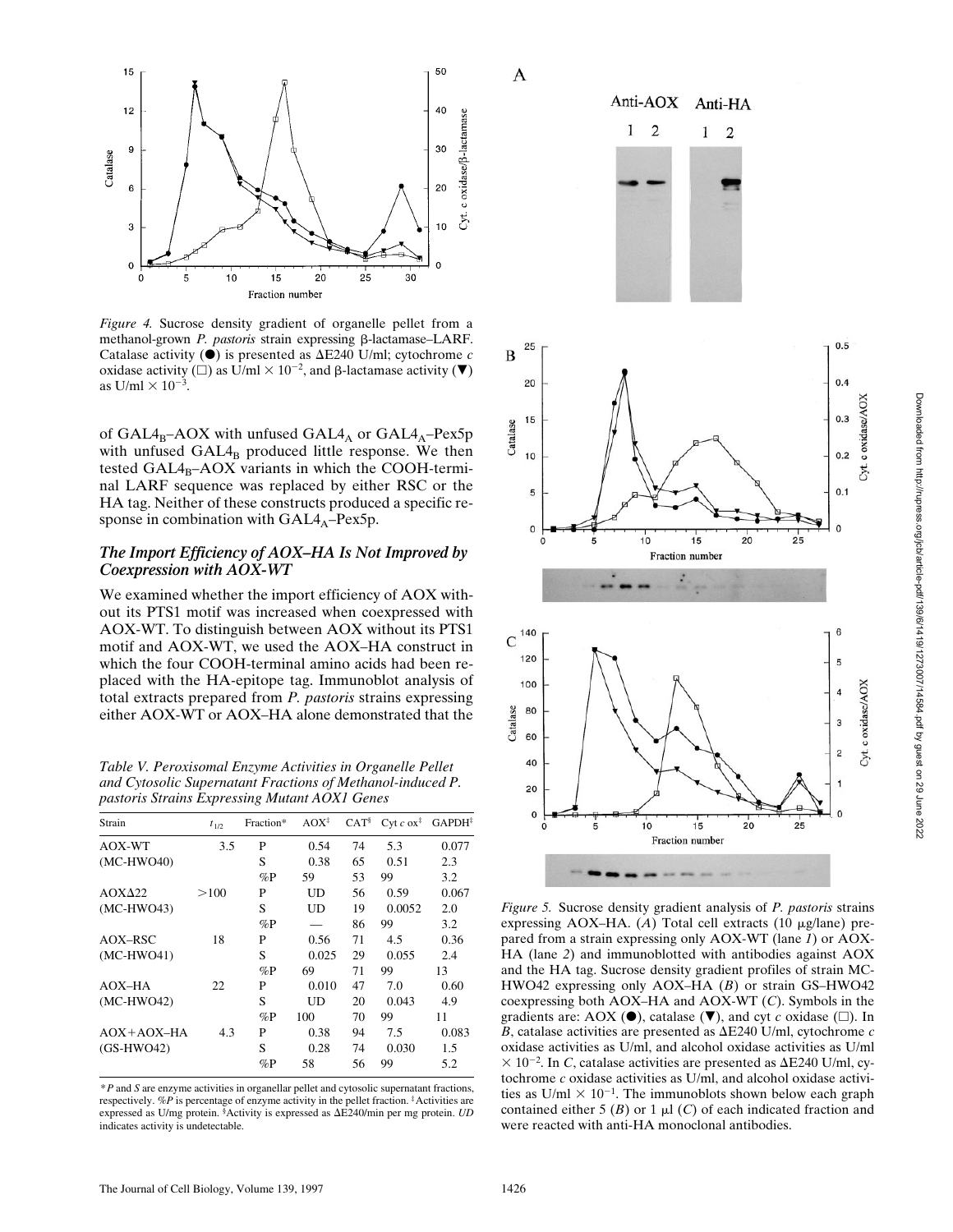

expressing *P. pastoris* strains. Histograms show activity in fractions for tetrameric catalase ( $\sim$ 300 kD; *white bars*) and octameric  $AOX$  ( $\sim$ 600 kD; *dark bars*) as a percentage of the total activity in the gradient for each enzyme. Immunoblots containing  $10-\mu l$  samples of gradient fractions were reacted with either anti-AOX or anti-HA antibodies. (*A*) shows purified active AOX and denatured AOX (AOX\*). (*B*) shows extract prepared from a  $pex5\Delta$  strain. *C–F* gradient results from strains expressing the following forms of AOX: *C*, AOX-WT; *D*, AOX–RSC; *E*, AOX–HA; *F*, both AOX–HA and AOX-WT. Fractions 14–19 from each gradient are not shown since they did not contain significant amounts of protein.

*Figure 6.* Sucrose velocity gradient analysis of AOX–HA

anti-HA monoclonal antibodies exclusively recognized the AOX–HA protein, whereas polyclonal antibodies against AOX protein recognized both AOX-WT and AOX–HA (Fig. 5 *A*). To estimate the proportion of imported versus cytoplasmic AOX–HA, we again made use of the sucrose velocity sedimentation method to separate imported, assembled, and active octameric AOX from cytoplasmic inactive monomers and aggregated forms of the protein (Goodman et al., 1984). Velocity gradients prepared with lysates from a strain expressing only AOX–HA showed a small amount of AOX activity at the position expected for octameric AOX (Fig. 6 *E*). However, immunoblot analysis revealed that most AOX–HA protein migrated to lower molecular mass positions in the gradient. This distribution was not because of the HA tag since a similar result was obtained with a strain expressing AOX–RSC (Fig. 6 *D*). As described above, control gradients performed with purified and then chemically denatured AOX (Fig. 6 *A*,  $AOX^*$ , or with a lysate prepared from a  $pex5\Delta$  strain ex-

pressing AOX–HA (Fig. 6 *B*), indicated that the AOX protein at the lower positions represented monomeric and/or aggregated forms of AOX.

A *P. pastoris* strain coexpressing both AOX–HA and AOX-WT was first examined by subcellular fractionation. After the organelle pellet from methanol-grown cells of the strain were centrifuged through a sucrose density gradient, a significant portion of AOX–HA was found to be peroxisome-bound as indicated by the comigration of AOX–HA protein with activities for AOX and CAT (Fig. 5 *C*). When a lysate prepared from this strain was analyzed by sucrose velocity gradient sedimentation, large amounts of AOX activity migrated to the position of octameric protein (Fig. 6 *F*). Immunoblot analysis with anti-AOX antibodies that recognize both AOX-WT and AOX–HA confirmed that the major portion of AOX protein comigrated with the AOX activity. However, immunoblot analysis with the anti-HA antibodies did not show a shift of AOX–HA protein to the position of octameric AOX (compare the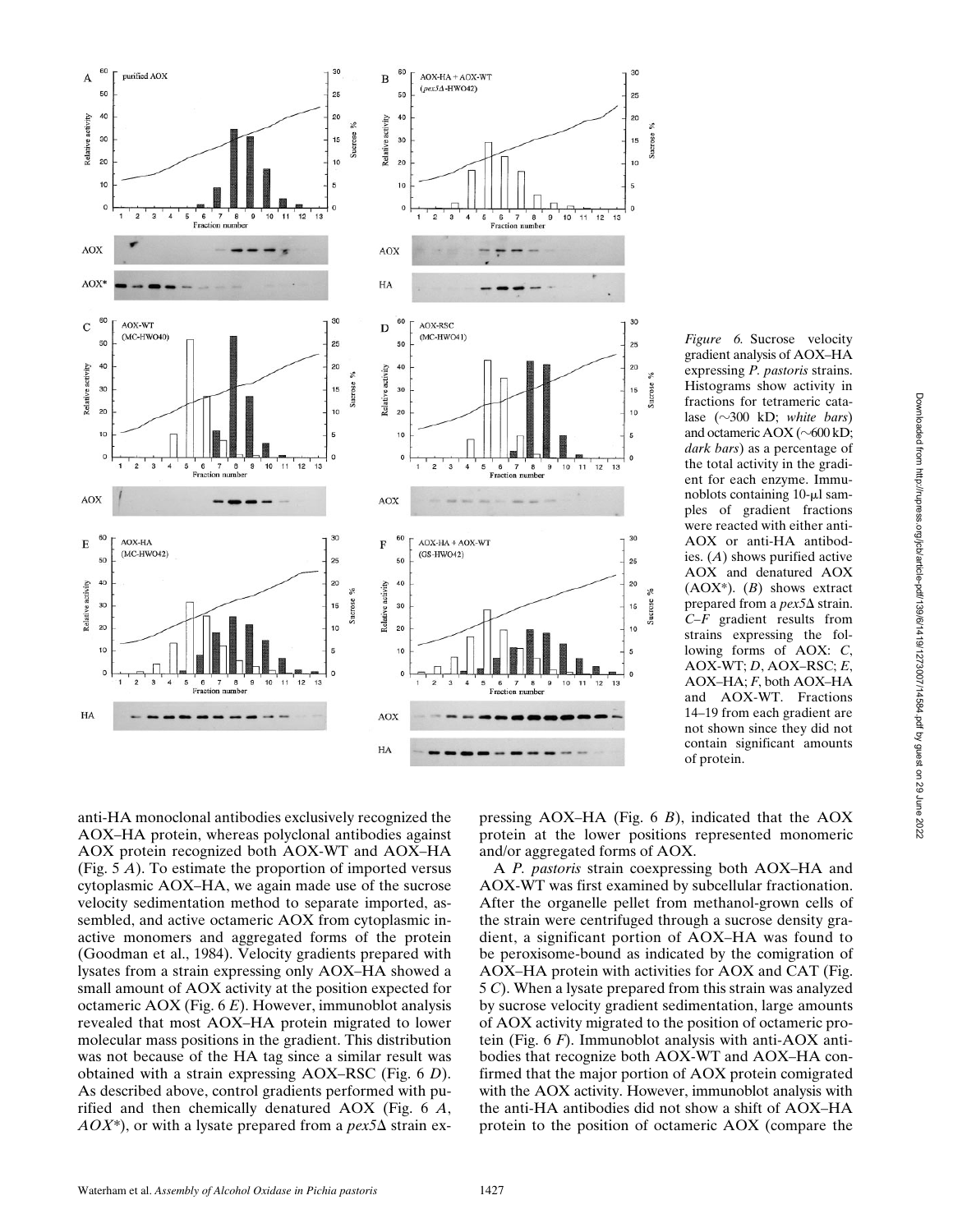

*Figure 7.* Histogram of two hybrid system assays between Pex5p and the COOH-terminal 22 amino acids of AOX (*AOX-WT*). Data shown are the mean of three independent experiments. Units indicate b-galactosidase activity expressed as U/mg protein.

distribution of AOX–HA in Fig. 6, *F* and *E*). Thus, the import efficiency of AOX–HA, as measured by octamerization, was not improved by coexpression with AOX-WT, indicating that AOX–HA could not oligomerize with AOX-WT in the cytoplasm before import into peroxisomes.

## *AOX–HA Is Not Impaired in Ability to Assemble with AOX-WT*

An alternative interpretation of the coexpression results was that AOX–HA could not oligomerize with AOX-WT in the cytoplasm because of interference by the HA tag in AOX–HA/AOX-WT assembly or to the rapid assembly kinetics of AOX-WT, as suggested for MDH by Elgersma et al. (1996). If this were true, then the small amount of AOX–HA that does assemble into active enzyme would be expected to be present as AOX–HA homooctamers and not as AOX–HA/AOX-WT heterooctamers. To examine whether or not active AOX–HA oligomerized with AOX-WT in cells coexpressing the two proteins, two experiments were performed. In the first, sucrose velocity gradient fractions containing octameric AOX from the coexpression strain (Fig. 6 *F*, *fraction 9*) and from the strain expressing AOX–HA alone (Fig. 6 *E*, *fraction 9*) were immunoprecipitated using anti–HA antibodies. The immunoprecipitates were subsequently examined via immunoblot for the relative amounts of HA and AOX crossreacting protein (Fig. 8 *A*). If active AOX–HA in the coexpression strain was a homooctamer, the relative amount of HA- and AOX-reacting protein should be the same as in the AOX–HA fractions. In contrast, results showed that the HA antibodies precipitated significantly more AOX protein from the coexpression strain fractions, indicating that AOX-WT protein was coprecipitated along with AOX–HA. As a control for the specificity of the HA antibody preparation, no AOX protein was immunoprecipitated from AOX-WT gradient fractions (Fig. 6 *C*, *fraction 9*; Fig. 8 *A*, lane *4*). These results suggested that AOX-WT and AOX–HA subunits exist as heteromers in octameric fractions from the coexpression strain.

In the second experiment, the presence of AOX–HA and AOX-WT protein in the same species of AOX molecule was examined directly by subjecting active octameric AOX (Fig. 6, from the gradients in *fraction 9*) to native PAGE and immunoblotting (Fig. 8 *B*). In these native gels,



*Figure 8.* Analysis of octameric AOX in the *P. pastoris* strain coexpressing AOX–HA and AOX-WT. (*A*) Octameric AOX (fraction 9 from the sucrose velocity gradients shown in Fig. 6) was immunoprecipitated using HA-tag monoclonal antibodies, subjected to SDS-PAGE, and immunoblotted using antibodies against AOX (*top*) and HA (*bottom*). The SDS-PAGE lanes were loaded with equal ratios (relative to top and bottom) of sample from the following strains: Lane *1*, AOX–HA; lane *2*, AOX-WT/AOX–HA; lane *3*, nonimmunoprecipitated AOX-WT, and lane *4*, AOX-WT. (*B*) Octameric AOX from fraction 9 of the gradients in

Fig. 6 were subjected to electrophoresis on a 5% native (nonreducing, nondenaturing) polyacrylamide gel and immunoblotted using antibodies against AOX (*top*) and HA (*bottom*). Lane *1*, AOX-WT; lane *2*, AOX-WT/AOX-HA; lane *3*, AOX–HA; and lane *4*, a mixture of fractions from both the AOX–HA strain and the AOX-WT/AOX–HA strain.

AOX-WT homooctamers migrate slower than AOX–HA homooctamers (despite the fact that AOX–HA is slightly higher in predicted molecular mass than AOX-WT). In fractions from the coexpression strain, AOX–HA migrated at approximately the same rate as homooctameric AOX-WT. Thus, most of the AOX–HA was present as heterooctamers with AOX-WT. Furthermore, the fact that heteromers migrated at about the same rate as AOX-WT homomers indicated that the heteromers were composed mostly of AOX-WT with only one or two AOX–HA subunits, indicating that the small amount of AOX–HA that reaches the peroxisomal matrix had no difficulty oligomerizing with the large amount of AOX-WT present in the organelle.

# *Discussion*

In this paper, we examined the targeting and assembly of peroxisomal AOX in the yeast *P. pastoris.* In particular, we were interested in determining whether newly synthesized AOX is capable of oligomerizing in the cytoplasm before import, as recently reported for certain other peroxisomal proteins. Previous results from our laboratory suggested that *P. pastoris* AOX could not assemble outside the peroxisome. Methanol-induced *pex* mutants of this yeast contain little or no activity for AOX, although substantial amounts of AOX protein are present in the cytoplasm (Liu et al., 1992, 1995; Waterham et al., 1996). Here we show that the amount of residual AOX activity in the *pex* mutants closely correlates with the severity of the peroxisomal biogenesis defect with chemically induced (and slightly leaky) *pex* mutants typically containing some re-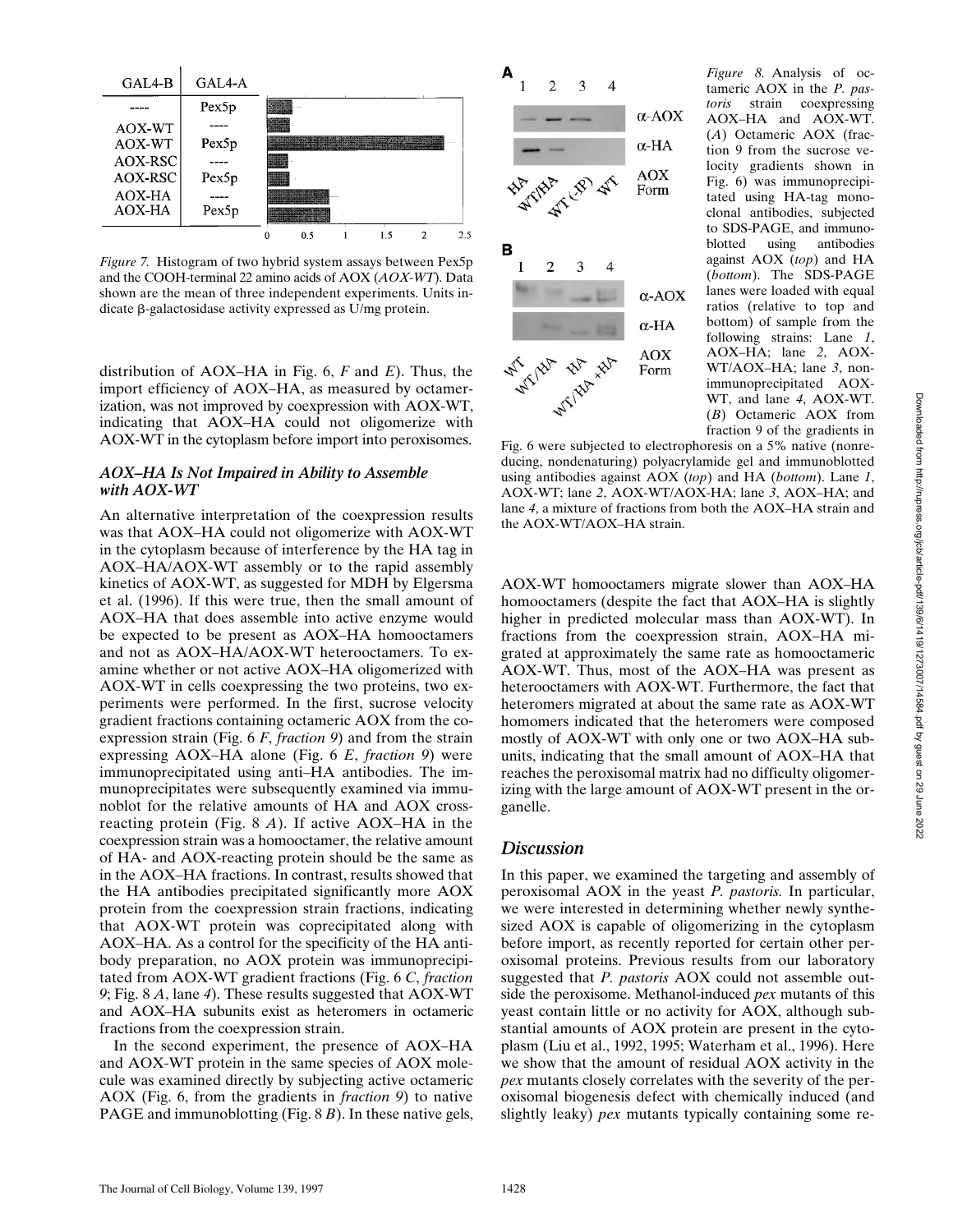sidual AOX activity, while most  $pex\Delta$  strains contain no detectable AOX activity. In addition, we show that residual active AOX in the *pex* mutants is located inside the few small peroxisomes or peroxisomal remnants present in these cells. Although these results do not eliminate the possibility that small amounts of AOX can octamerize into an active enzyme in the cytoplasm of *pex* mutants, they strongly suggest that the bulk of AOX protein must reach the peroxisome to efficiently assemble.

The inability of AOX to properly assemble in the cytoplasm of *pex* mutants contrasts with other peroxisomal enzymes which appear to be fully active in the cytoplasm and, therefore, have little difficulty assembling there. These enzymes include CAT from *P. pastoris*, an enzyme that must properly fold, incorporate a heme cofactor, and tetramerize to become active (Gould et al., 1992; Liu et al., 1992). Thus, the inability of AOX to assemble is not the result of some general inability of peroxisomal enzymes to incorporate cofactors or form homooligomers in the cytoplasm. The assembly problem does not appear to be because of the inability of AOX to oligomerize outside the peroxisome, since Evers et al. (1995) were able to efficiently reassemble active octameric AOX in vitro from FAD-containing monomeric subunits obtained from either *P. pastoris* or the related yeast *H. polymorpha.* They further showed that, in a riboflavin auxotrophic mutant of *H. polymorpha*, AOX protein is found in misfolded aggregates, indicating that insertion of FAD into AOX is an essential step in the assembly of *H. polymorpha* AOX (Evers et al., 1994, 1996). They postulated that the FAD insertion step may be mediated by an unknown assembly factor since, once removed, FAD could not be reinserted into AOX in vitro (Evers et al., 1995). Thus, in the absence of peroxisomes, the inability of *P. pastoris* AOX to assemble in the cytoplasm may also be related to a failure of FAD insertion (e.g., FAD and/or FAD insertion factor concentration in the cytoplasm may be too low to support efficient FAD binding).

Interestingly, AOX (MOX) from *H. polymorpha* efficiently assembles into an active enzyme in the cytoplasm of *H. polymorpha pex* mutants (Cregg et al., 1990; van der Klei et al., 1991). We found that MOX is active in the cytoplasm of *P. pastoris pex* mutants while AOX is inactive in the cytoplasm of *pex* mutants of *H. polymorpha.* Thus, this distinction between *P. pastoris* and *H. polymorpha* AOXs must be due to differences between their AOX polypeptides and not to the environment provided by their hosts. This is a surprising result given the high degree of sequence similarity shared by these polypeptides  $(\sim 85\%$ identical). Perhaps, for proper assembly, *P. pastoris* AOX requires a higher concentration of FAD or FAD-insertion factor, or is more dependent on the acidic environment of the peroxisome than *H. polymorpha* AOX.

Recent studies suggest that at least some peroxisomal proteins are not only capable of cytoplasmic assembly but are also imported into peroxisomes in a preassembled oligomeric state. The key experiment in these studies is the coexpression of the peroxisomal protein without its PTS along with the wild-type protein. In each case, although the PTS-less protein expressed alone is not imported, coexpression resulted in the efficient coimport or piggybacking of the PTS-less polypeptides. Coimport has been re-

ported for the human PTS1 enzyme, alanine/glyoxylate amino transferase (Leiper et al., 1996), a chloramphenicol acetyl transferase PTS1 fusion protein (McNew and Goodman, 1994), a yeast PTS1 enzyme, MDH3 (Elgermsa et al., 1996), and the yeast PTS2 enzyme thiolase (Glover et al., 1994). The ability of each of these proteins to piggyback into peroxisomes strongly suggests that these proteins can oligomerize in the cytoplasm before import.

To perform the coexpression study with *P. pastoris* AOX, it was first necessary to identify and characterize its PTS. We found that critical information for efficient peroxisomal targeting of *P. pastoris* AOX is located within its four COOH-terminal amino acids, LARF. Previously, a similar conclusion was drawn for the same four COOHterminal amino acids of *H. polymorpha* MOX (Hansen et al., 1992). This conclusion was based on immunocytochemical data which indicated that these four amino acids were capable of targeting  $\beta$ -lactamase to peroxisomes in *H. polymorpha.* We show that these same four COOH-terminal amino acids are also sufficient to target  $\beta$ -lactamase to  $P$ . *pastoris* peroxisomes. In addition, we show that these four amino acids are critical for targeting since their removal and substitution with either RSC or an HA-epitope tag results in proteins that are only inefficiently imported into peroxisomes. Interestingly, a small portion of both AOX– RSC and AOX–HA is properly targeted to peroxisomes. Cell fractionation studies confirmed that these activities represent AOX protein that is correctly imported in peroxisomes, although the efficiency of import is not sufficient to support normal methanol-growth rates. One explanation for the residual import of LARF-less AOX is that, in addition to a COOH-terminal PTS, AOX contains a second independent but less efficient PTS. A second PTS has been reported for other peroxisomal matrix proteins including *S. cerevisiae* catalase A (Kragler et al., 1993) and *H. polymorpha* Per1p (Waterham et al., 1994). This second PTS may be located within the 18 amino acids immediately adjacent to LARF in AOX, since a mutant AOX deleted for the 22 COOH-terminal amino acids is not imported at all. Furthermore, a  $\beta$ -lactamase fusion containing the 22 COOH-terminal amino acids of AOX is targeted more efficiently than one fused to just the LARF sequence. A second explanation for the residual import of AOX without LARF is that the protein oligomerizes in the cytoplasm with another methanol pathway protein, such as dihydroxyacetone synthase, and is coimported. The preimport coassembly of AOX and dihydroxyacetone synthase was previously suggested from the results of ionophore experiments with the yeast *C. boidinii* (Bellion and Goodman, 1987). We observed that, in glucose-grown cells that do not synthesize dihydroxyacetone synthase, AOX– RSC (expressed under control of the constitutive *GAP* promoter) is not imported, although AOX-WT is imported (not shown), a result that is consistent with the notion that residual import of AOX without LARF may be dependent on another methanol pathway protein.

AOX is clearly targeted to peroxisomes via the PTS1 import pathway. Previous results demonstrated that AOX behaves in a manner similar to luciferase, the prototypical PTS1 protein, in *P. pastoris* wild-type and *pex* mutant cells (McCollum et al., 1993; Spong et al., 1993; Liu et al., 1995; Waterham et al., 1996). Here, we extend these results by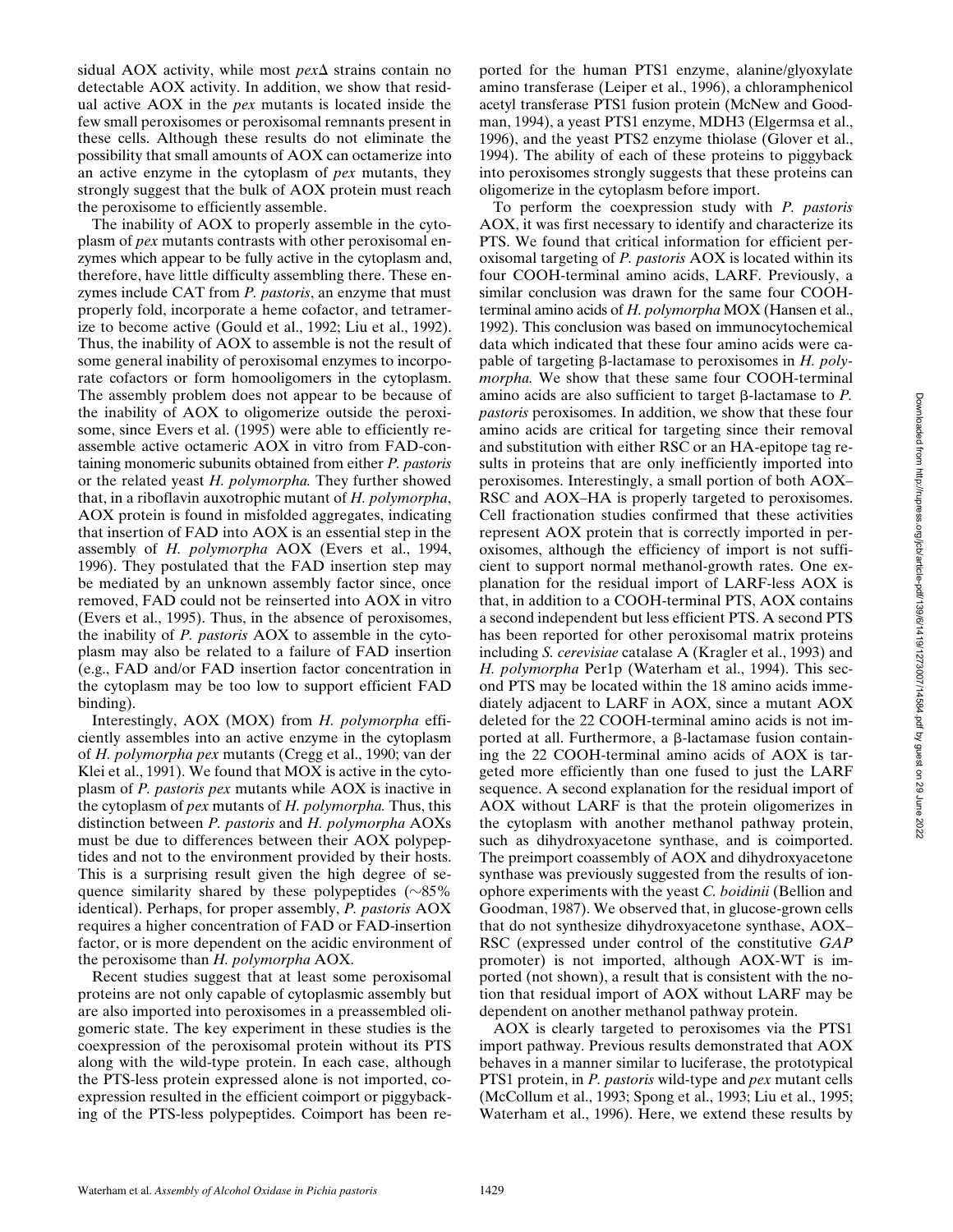demonstrating that neither  $AOX$  nor  $\beta$ -lactamase fused to LARF is targeted to peroxisomes in a  $pex5\Delta$  strain that is specifically defective in the import of PTS1 proteins (Spong et al., 1993). In addition, two-hybrid system results indicate that AOX strongly interacts with the PTS1 receptor Pex5p, and that this interaction is dependent upon the last four amino acids of AOX. We conclude that the primary targeting signal for AOX is a PTS1 located within LARF and that the PTS most probably consists of the COOH-terminal tripeptide sequence ARF. The first two amino acids of the motif in AOX, alanine and arginine, are known functional variants of the prototypical PTS1 sequence (SKL; Gould et al., 1989; Swinkels et al., 1992). The substitution of a phenylalanine for leucine at the ultimate position was shown to abolish peroxisomal targeting in mammalian cells (Swinkels et al., 1992). However, while this work was in progress, Elgersma et al. (1996) reported that PTS1 motifs ending in phenylalanine were imported in *S. cerevisiae.*

To investigate the effect of coexpressing AOX-WT and AOX without its primary PTS, it was not possible to examine samples by differential or sucrose density gradient centrifugations, as done in previous studies of this kind. These techniques require prolonged incubation of cells to remove cell walls, conditions that result in degradation of improperly folded AOX (Liu et al., 1992, 1995; and Waterham et al., 1996). Furthermore, improperly folded AOX forms into protein aggregates which sediment upon differential centrifugation and, thus, appear in organelle pellets along with properly imported and assembled AOX. To observe import of AOX, cell extracts were prepared by the glass bead disruption method at a low temperature and were subjected to sucrose velocity sedimentation (Goodman et al., 1984). The proportion of AOX protein present at the position of fully assembled AOX octamers was then noted in the gradients. Previous studies (Liu et al., 1992, 1995) as well as those presented here indicate that active octameric AOX is only found in the peroxisomal matrix. Thus, the presence of AOX–HA at the position of octameric AOX in velocity gradients represents AOX–HA that was properly imported into the organelle.

The coexpression studies showed that the efficiency of AOX–HA import is not improved by AOX-WT. Thus, it appears that AOX–HA cannot initiate cytoplasmic assembly with AOX-WT in the cytoplasm and be piggybacked into the peroxisome. An alternative explanation for the failure of AOX–HA to efficiently oligomerize with AOX-WT in the coexpression experiment was that the HA tag somehow interfered with its assembly. Elgersma et al. (1996) proposed that the apparent inability of *S. cerevisiae* PTS1 enzyme MDH to coimport PTS1-less MDH was because of a reduction in the assembly kinetics of the mutant polypeptide. As a result, the mutant subunits were outcompeted by the wild-type subunits that rapidly homodimerize in the cytoplasm. Our results indicate that AOX–HA is not impaired in its ability to assemble with AOX-WT. When we examined the small portion of AOX–HA in the coexpression strain that does reach the peroxisomal matrix and assemble into active octameric enzyme, we found that virtually all of the mutant protein was present as heterooligomers with AOX-WT. Thus, it appears that despite the presence of large amounts of AOX-WT, most AOX–HA remains in the cytoplasm because AOX cannot initiate oligomerization in this compartment and, without its primary PTS1, the mutant AOX is inefficiently targeted to and imported into the peroxisome. In summary, although peroxisomes are capable of importing some proteins as preassembled structures, AOX must be targeted to peroxisomes as monomers for import and assembly to occur properly.

Despite recent progress, basic features of protein import into peroxisomes remain largely unknown (Waterham and Cregg, 1997). Although the organelle appears to be morphologically simple with a single membrane and uncomplicated matrix, the import mechanism is unexpectedly complex. Peroxisomes have evolved at least two matrix protein import pathways and a third independent pathway specific for peroxisomal integral membrane proteins. As shown by several recent studies, the matrix protein import machinery is capable of importing large preassembled structures >9 nm in diameter (Walton et al., 1995), a size much greater than AOX octamers at  $\sim 600$  kD. Therefore, the necessity of importing AOX as unassembled monomeric polypeptides is probably not related to its size but may reflect the necessity to incorporate FAD before octamerization, a process proposed to occur in the peroxisomal matrix (Evers et al., 1996).

Although this is the first description of a yeast peroxisomal protein that cannot assemble in the absence of functional peroxisomes, this phenomenon may be relatively common in patients afflicted with the lethal peroxisomal biogenesis disorder Zellweger syndrome (Lazarow and Moser, 1994). In cells of these patients, peroxisomes are absent and peroxisomal matrix enzymes are left in the cytoplasm. Some of these enzymes are stable and active, whereas several others (including the plasmalogen biosynthetic enzymes, acyl-CoA:dihydroxyacetone phosphate acyltransferase and alkyl-dihydroxyacetone phosphate synthase, and the peroxisomal  $\beta$ -oxidation pathway enzymes, acyl-CoA oxidase, bifunctional enzyme, and 3-oxoacyl-CoA thiolase) are deficient (Lazarow and Moser, 1994). Pulse chase studies on acyl-CoA oxidase and thiolase demonstrated that the proteins are synthesized normally but remain largely inactive in the cytosol where they are rapidly degraded (Schram et al., 1986; Suzuki et al., 1986). The inability of these and other enzymes to assemble into stable active enzymes may be the reason that specific peroxisomal metabolic pathways are defective in Zellweger patients. Further investigations into the fate of AOX in *P. pastoris* mutants may shed light on the molecular details of this phenomenon and the molecular etiology of this aspect of Zellweger syndrome.

We thank S. Subramani (University of California at San Diego) for the gift of vector pSP72 containing the *P. pastoris PEX5* gene and the *pex5* deletion strain. We thank T. Hadfield (Oregon Graduate Institute, Portland, OR) for assistance in preparing the manuscript.

This research was supported by a National Institutes of Health grant (DK-43698) and a National Science Foundation grant (MCB-9514289) to J.M. Cregg.

Received for publication 9 May 1997 and in revised form 9 October 1997.

#### *References*

Ausubel, F.M., R. Brent, R.E. Kingston, D.D. Moore, J.G. Seidman, J.A. Smith, and K. Struhl. 1996. Analysis of proteins. *In* Current Protocols in Molecular Biology. Vol. 2. John Wiley and Sons, New York. pp. 10.1–10.20.